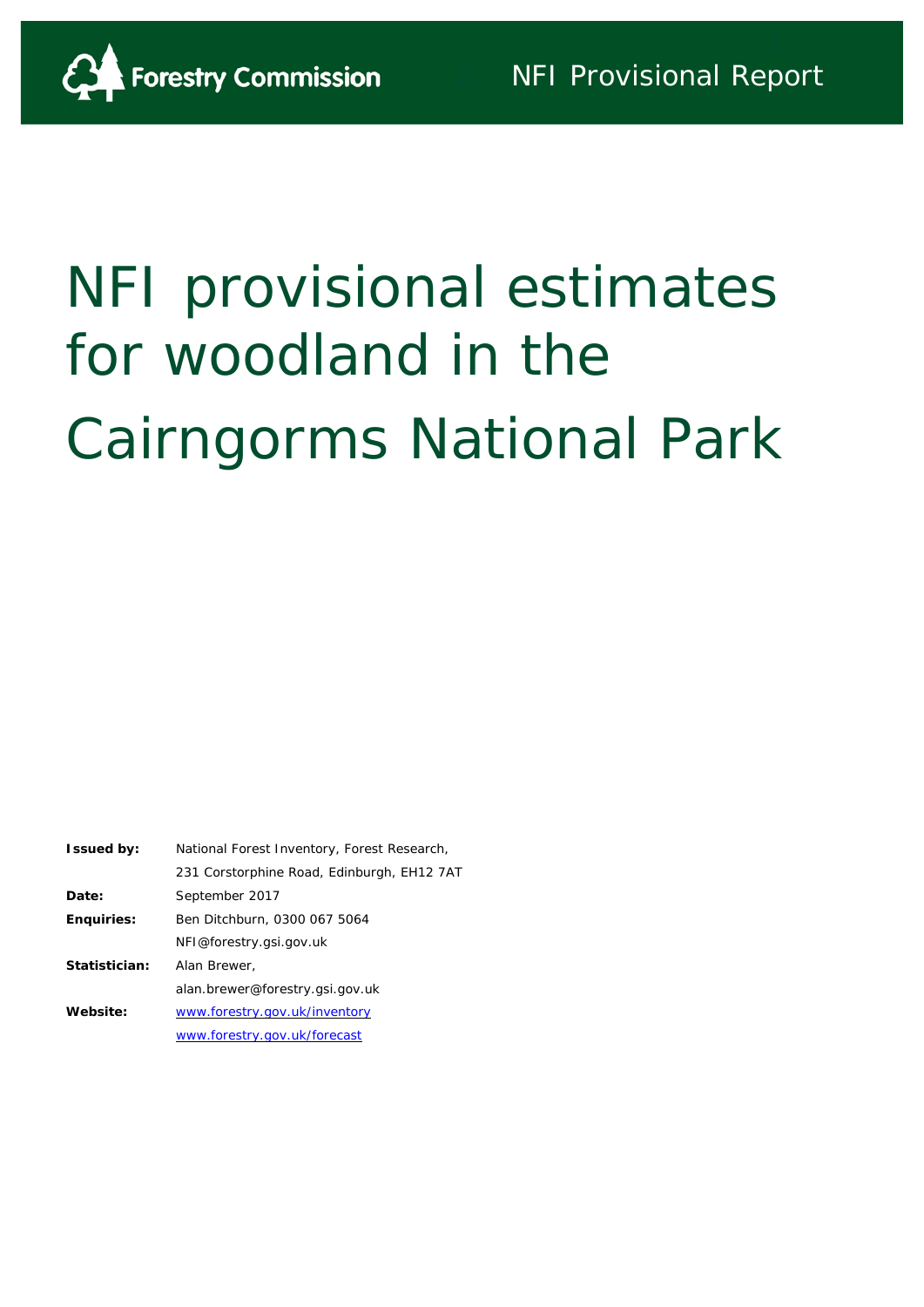# Summary

This report provides a detailed picture of stocked area of woodland, the standing volume of timber and associated biomass and carbon stock for the Cairngorms National Park. These estimates are a subset of those published as part of the 2012 growing stock information presented in the National Forest Inventory (NFI) *50-year forecasts of softwood timber availability* (2014) and *50-year forecast of hardwood timber availability* (2014). NFI reports are published at [www.forestry.gov.uk/inventory.](http://www.forestry.gov.uk/inventory)

In addition, the report provides forecasts of timber availability, standing volume and increment for softwoods and hardwoods arising from the stocked area and standing volume. Forecasts are based on the 'headline' harvesting scenario described in the 50 year forecast NFI reports.

The estimates provided in this report are provisional in nature.

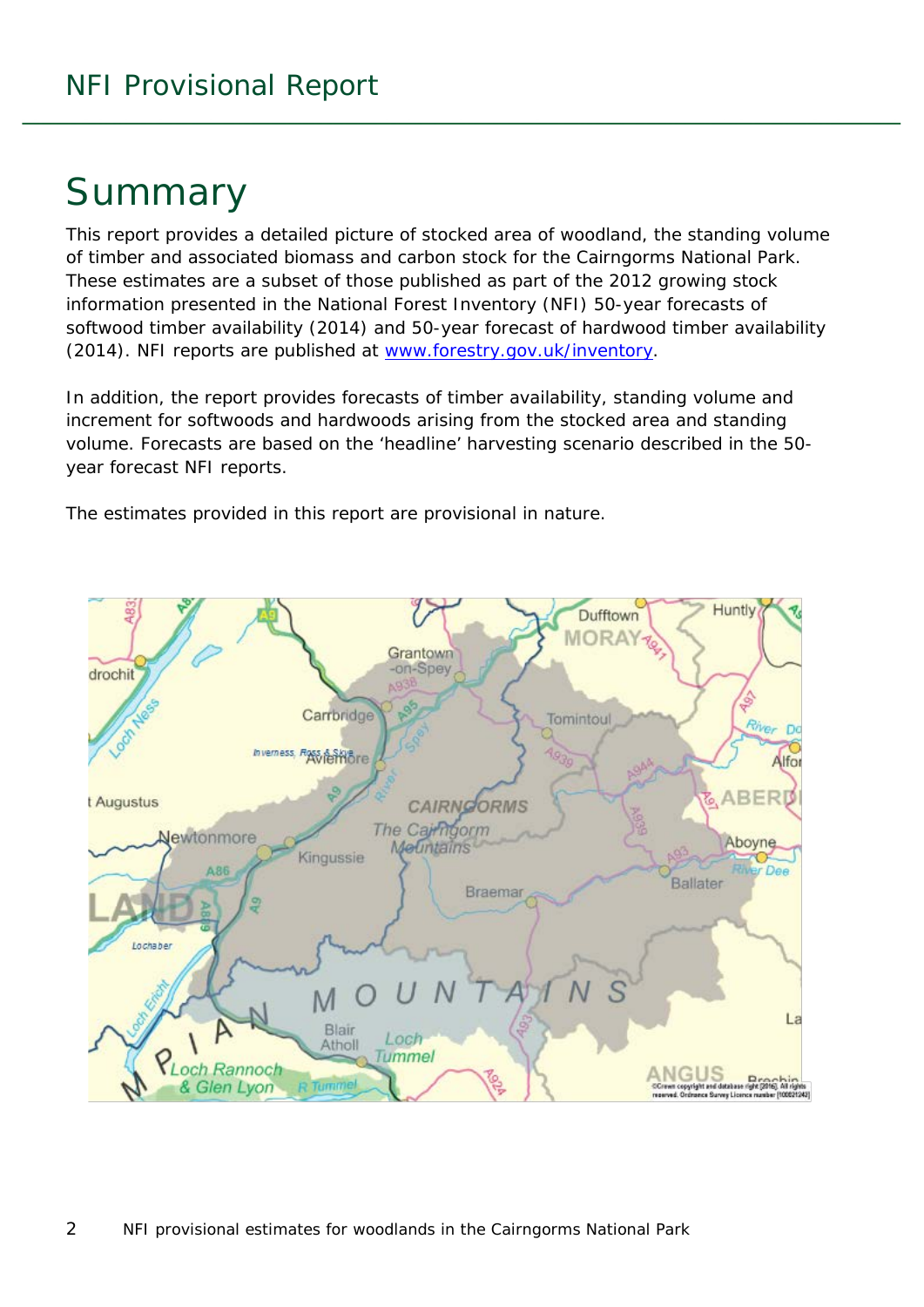# **Contents**

### Figures

| <b>Figure 1</b> Principal tree species composition by stocked area at 31 March 20127        |
|---------------------------------------------------------------------------------------------|
| <b>Figure 2</b> Principal tree species composition by standing volume at 31 March 201210    |
|                                                                                             |
| <b>Figure 4</b> Overview of 50-year forecast of average annual softwood availability23      |
|                                                                                             |
|                                                                                             |
| <b>Figure 7</b> 50-year forecast of softwood standing volume, increment and availability 24 |
| Figure 8 50-year forecast of hardwood standing volume, increment and availability 25        |

# Tables

| Table 7 Standing volume by mean stand dbh class at 31 March 2012  12             |
|----------------------------------------------------------------------------------|
| <b>Table 8</b> Standing biomass by principal tree species at 31 March 2012 13    |
| <b>Table 9</b> Total carbon stocks in principal tree species at 31 March 2012 14 |
|                                                                                  |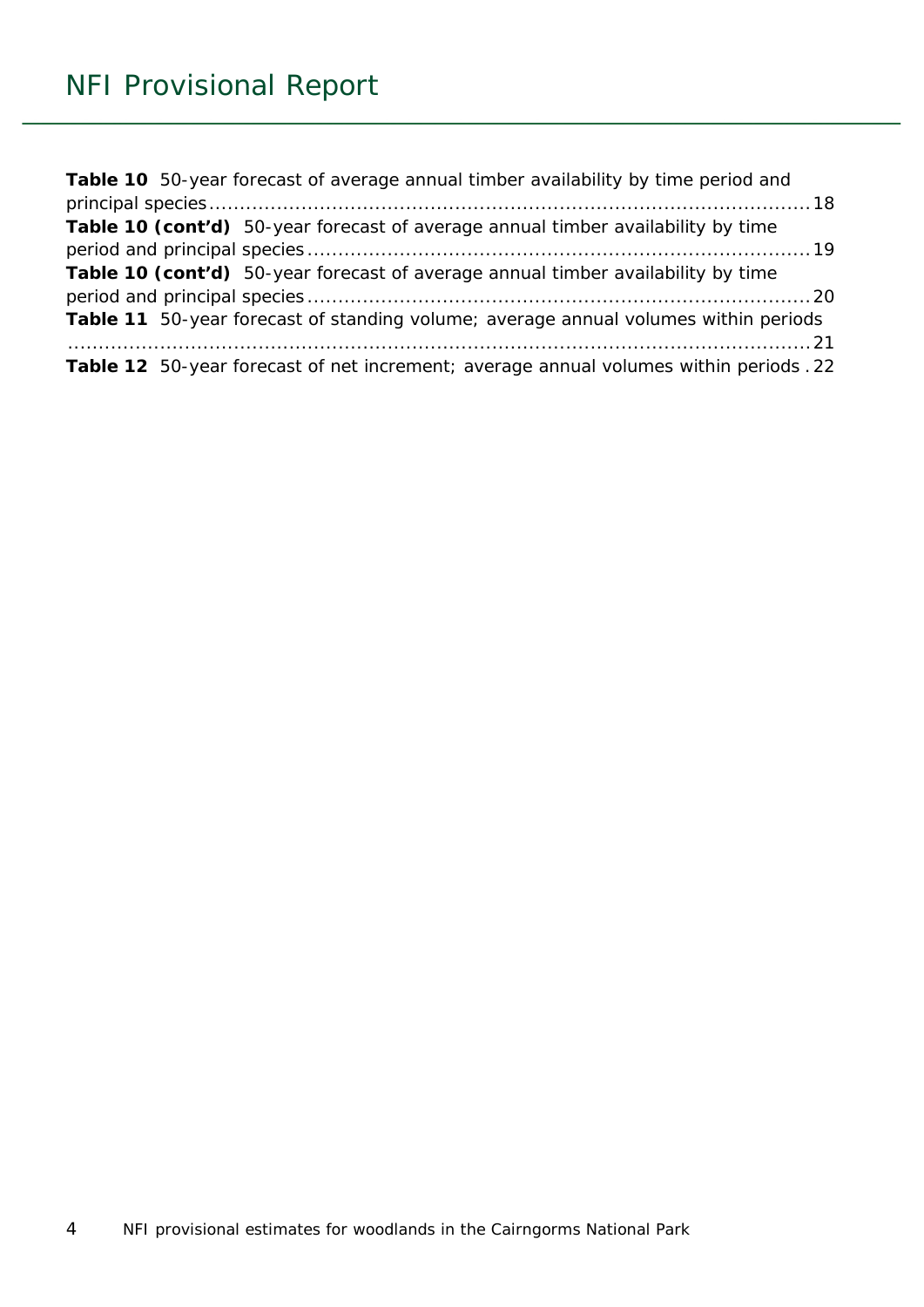# <span id="page-4-0"></span>Approach

The approach taken in the derivation of these results and to be used in their interpretation is described in the full suite of forecast reports which can be found at [www.forestry.gov.uk/forecast.](http://www.forestry.gov.uk/forecast) Refer to the *Standing timber volume in coniferous trees in Britain* (2012) and the *NFI preliminary estimates of quantities of broadleaved species in British Woodlands with special focus on ash* (2012) reports for a description of the underlying methodologies and interpretation, and also for the Scotland and GB context. Refer to the *NFI forecasts methodology overview* (2012) report for a detailed description and discussion of forecasting future availability of timber from NFI field survey data and from information in the Forestry Commission's sub-compartment database (SCDB). The wider context of forecasts of timber production from woodland in Great Britain and its constituent countries under a range of harvesting scenarios can be found in the *50-year forecast of softwood timber availability* (2014) and the *50-year forecast of hardwood timber availability* (2014).

The estimates reported here are based upon field samples assessed between October 2009 and August 2013, the results of which have been subjected to rigorous data quality assurance procedures.

# <span id="page-4-1"></span>**Results**

The results presented in this report are estimates of standing volumes and stocked areas at 31 March 2012, and 50-year forecasts of softwood and hardwood availability under the "headline" harvesting scenario a for the Cairngorms National Park. The data sources used for the compilation of these estimates are the same as described in the National Forest Inventory reports *Standing timber volume for coniferous trees in Britain* (2012), the *50-year forecast of softwood availability* (2014) and the *50-year forecast of hardwood availability* (2014). Estimates for the Forestry Commission (FC) estate are derived from the FC's sub-compartment database, while those for the private sector (i.e. non-FC) estate are derived from information collected in the NFI field survey. A fuller description of these data sources and how they are used in the production of estimates, including sampling standard errors attached to the private sector estimates, is provided in the earlier documents.

Results are provided for stocked area at 31 March 2012 (**Figure 1** and **Tables 1-3**), felled area (**Table 4**), standing volume at 31 March 2012 (**Figure 2** and **Tables 5-7**), biomass and carbon stocks at 31 March 2012 (**Tables 8-9**), evidence of thinning in Private sector stands from the NFI field survey (**Figure 3**) and the 'headline' 50-year forecast (**Figures 4-8** and **Tables 10-12**).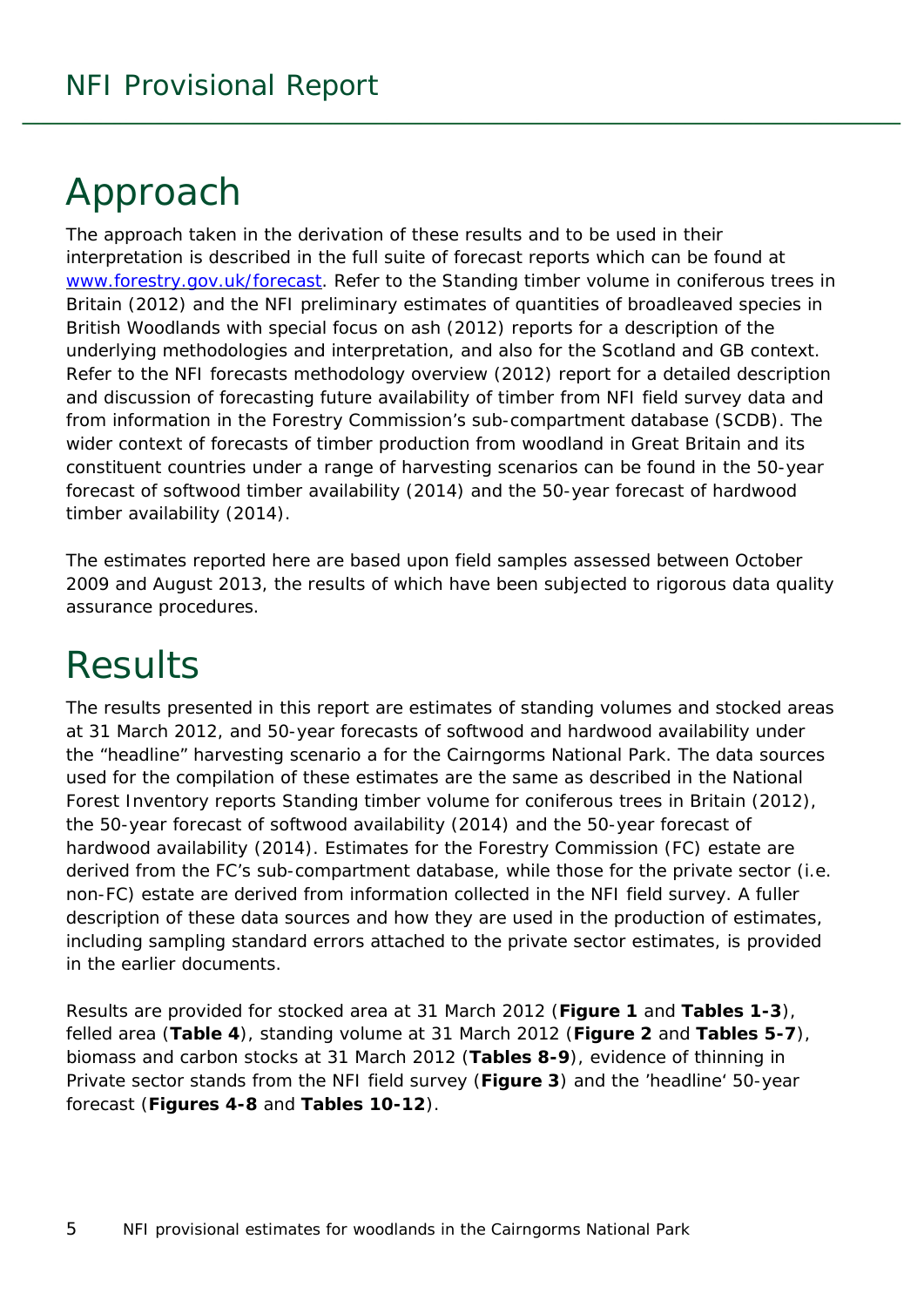This report contains updated estimates from those published in the *NFI provisional estimates for woodlands in Cairngorms National Park* (2013) report.

The values in the tables have been independently rounded, so may not add to the totals shown. In some breakdowns of Private sector estimates, the estimates in the body of the table may not sum to the quoted total because each individual value, including the total, has been independently generated by the estimation procedure used for results from the NFI sample survey. Sampling standard errors (SE) attached to Private sector estimates are expressed in relative terms (%) to the right of the relevant estimate.

Caution needs to be applied in the interpretation of estimates with high relative standard errors. Such estimates cannot be relied upon to provide a value close to the actual value in the population reported on, and should be regarded as indicative values of the general level of the actual population value. Estimates and their standard errors with relative standard errors exceeding 25% are shown in amber in the tables as an indication that these estimates need to be treated with such caution. More precise estimates of these statistics would require further samples focused on the particular population of interest.

Where the standard error is high this indicates that the estimate should be interpreted with a degree of caution. Any estimate with a relatively large standard error is shown in amber in the tables.

These standard errors depend on the combination of a number of factors but broadly:

- The more woodland that is within the area of interest the more samples that will have been selected, generally leading to lower standard errors
- Increasing the number of categories and sub-categories used (e.g. conifers and broadleaves then sub-divided into species groupings) may well result in higher standard errors, especially for the categories that occur less frequently such as minor species
- More variability will also result in higher standard errors; for instance if a species is usually more evenly stocked when compared with another then its standard error will tend to be lower than the latter species.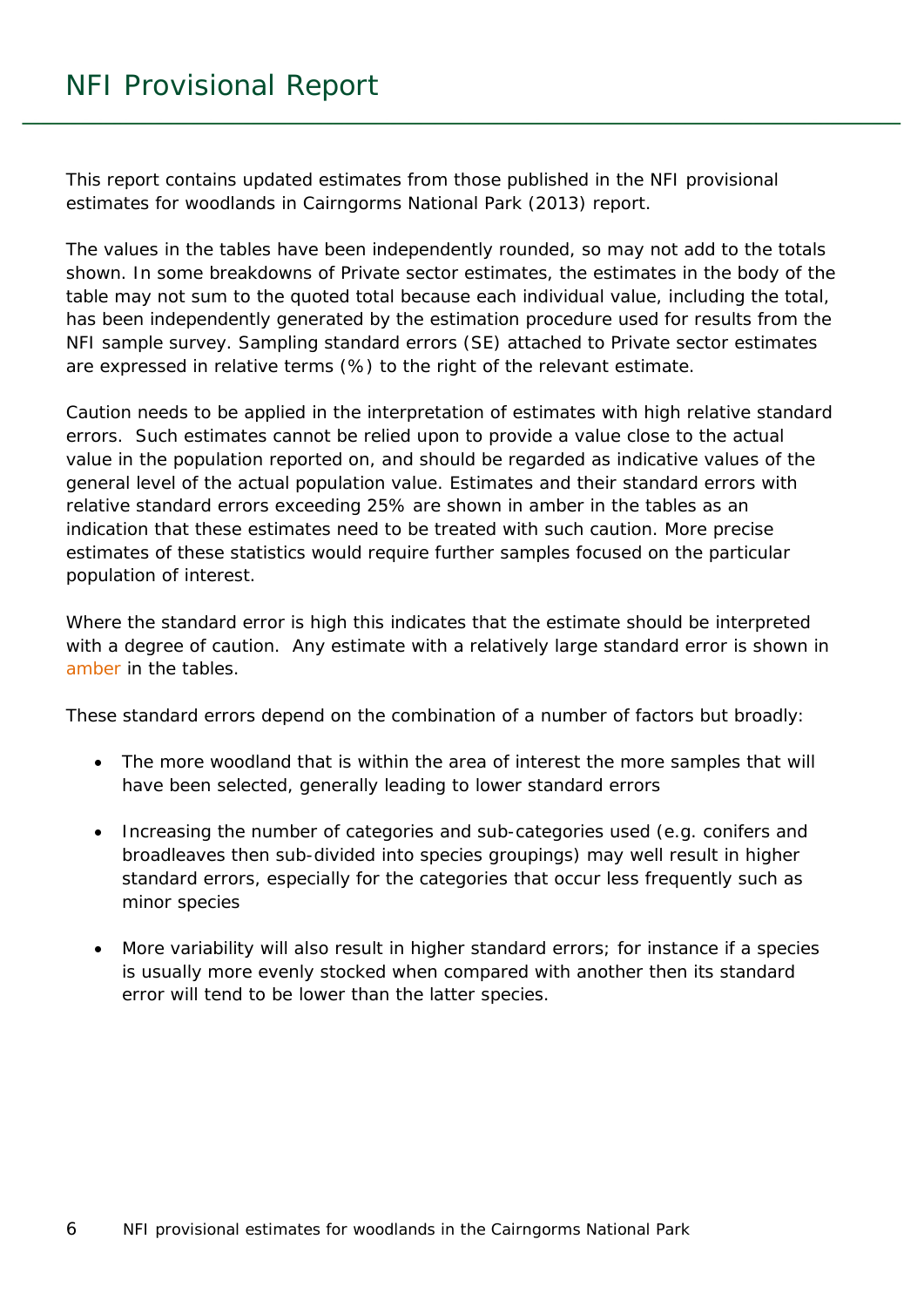## <span id="page-6-0"></span>Stocked area at 31 March 2012



#### <span id="page-6-2"></span>**Table 1** Stocked area by principal tree species at 31 March 2012

|                        | <b>FC</b> | Private sector |                         | Total              |
|------------------------|-----------|----------------|-------------------------|--------------------|
| Principal species      | area      | area           | SE%                     | area               |
|                        | (000 ha)  | (000 ha)       |                         | $(000 \text{ ha})$ |
| Conifers               |           |                |                         |                    |
| Sitka spruce           | 1.6       | 4.1            | 19                      | 5.6                |
| Scots pine             | 4.9       | 31.9           | 5                       | 36.7               |
| Corsican pine          | 0.0       | 0.0            |                         | 0.0                |
| Norway spruce          | 0.3       | 0.9            | 34                      | 1.2                |
| Larches                | 0.5       | 2.1            | 23                      | 2.6                |
| Douglas fir            | < 0.1     | 0.2            | 108                     | 0.2                |
| Lodgepole pine         | 1.1       | 1.9            | 29                      | 3.0                |
| Other conifers         | < 0.1     | < 0.1          | 67                      | 0.1                |
| <b>All conifers</b>    | 8.3       | 41.4           | $\overline{\mathbf{3}}$ | 49.8               |
| <b>Broadleaves</b>     |           |                |                         |                    |
| Oak                    | < 0.1     | 0.4            | 46                      | 0.4                |
| <b>Beech</b>           | 0.0       | 0.1            | 74                      | O.1                |
| Sycamore               | < 0.1     | < 0.1          | 84                      | < 0.1              |
| Ash                    | 0.0       | < 0.1          | 86                      | < 0.1              |
| <b>Birch</b>           | 0.2       | 9.9            | 8                       | 10.1               |
| Sweet chestnut         | 0.0       | 0.0            | $\overline{a}$          | 0.0                |
| Hazel                  | 0.0       | 0.2            | 71                      | 0.2                |
| Hawthorn               | < 0.1     | < 0.1          | 108                     | < 0.1              |
| Alder                  | < 0.1     | < 0.1          | 64                      | < 0.1              |
| Willow                 | 0.0       | 0.4            | 44                      | 0.4                |
| Other broadleaves      | 0.1       | 0.5            | 24                      | 0.6                |
| <b>All broadleaves</b> | 0.3       | 11.7           | 6                       | 12.0               |
| All species            |           |                |                         |                    |
| <b>All species</b>     | 8.6       | 53.4           | $\overline{2}$          | 62.0               |

<span id="page-6-1"></span>**Figure 1** Principal tree species composition by stocked area at 31 March 2012

7 NFI provisional estimates for woodlands in the Cairngorms National Park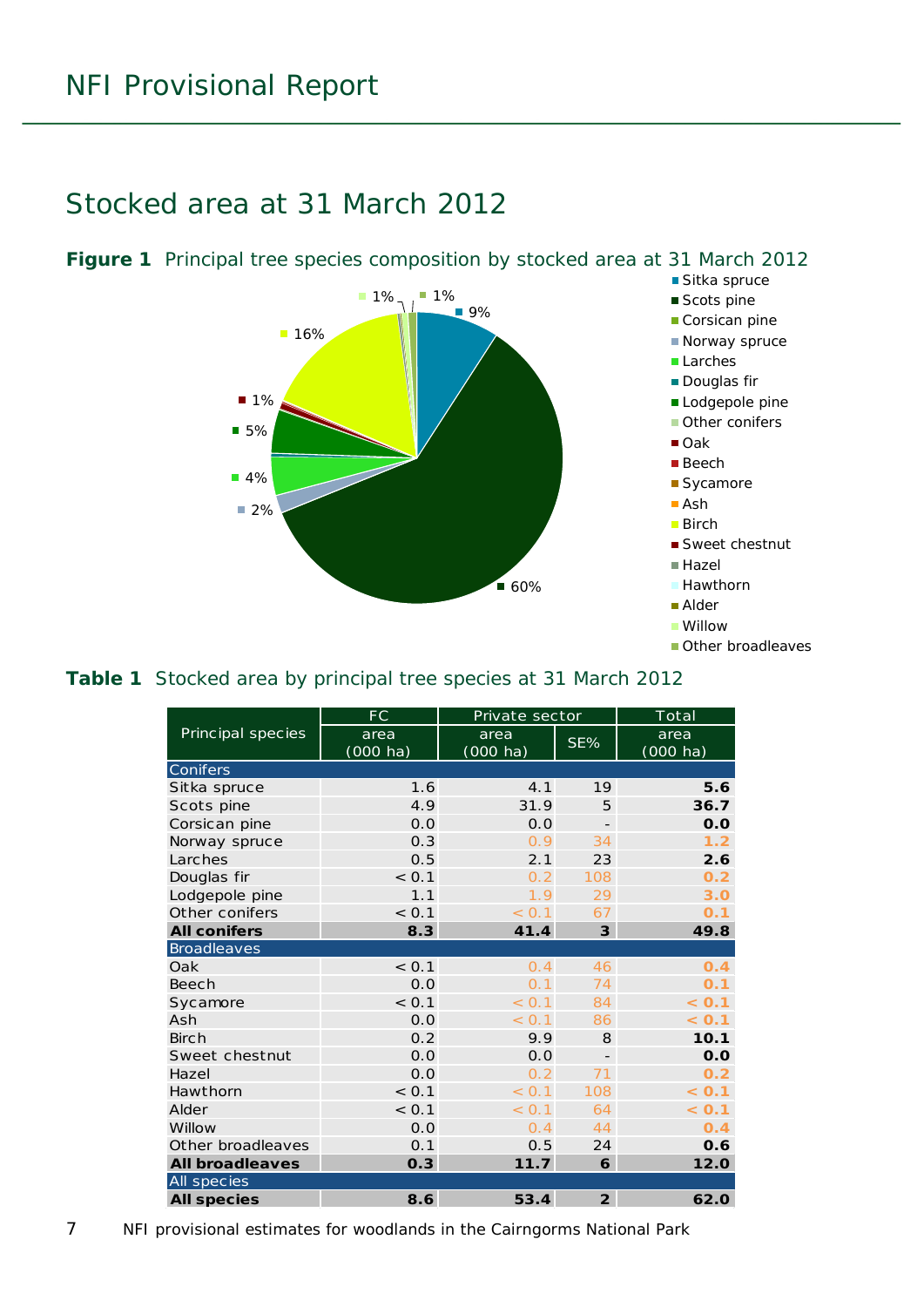#### <span id="page-7-0"></span>**Table 2** Stocked area by age class at 31 March 2012

|                     | FC                 | Private sector     |                 | Total              |
|---------------------|--------------------|--------------------|-----------------|--------------------|
| Age class           | area               | area               | SE%             | area               |
|                     | $(000 \text{ ha})$ | $(000 \text{ ha})$ |                 | $(000 \text{ ha})$ |
| <b>All conifers</b> |                    |                    |                 |                    |
| 0-10 years          | 0.3                | 4.3                | 16              | 4.7                |
| $11-20$ years       | 0.3                | 4.7                | 19              | 4.9                |
| $21-40$ years       | 0.8                | 13.4               | 10 <sup>1</sup> | 14.1               |
| $41-60$ years       | 5.2                | 12.7               | 12              | 17.9               |
| $61-80$ years       | 1.0                | 2.6                | 28              | 3.6                |
| 81-100 years        | 0.4                | 1.6                | 35              | 2.0                |
| $100 + years$       | 0.5                | 2.1                | 27              | 2.5                |
| <b>Total</b>        | 8.3                | 41.4               | $\overline{3}$  | 49.8               |
| All broadleaves     |                    |                    |                 |                    |
| $0-10$ years        | < 0.1              | 2.1                | 28              | 2.2                |
| $11-20$ years       | < 0.1              | 1.2                | 28              | 1.3                |
| $21-40$ years       | < 0.1              | 3.7                | 19              | 3.7                |
| $41-60$ years       | < 0.1              | 2.8                | 20              | 2.8                |
| $61-80$ years       | < 0.1              | 1.4                | 39              | 1.5                |
| 81-100 years        | < 0.1              | 0.3                | 86              | 0.3                |
| $100+$ years        | < 0.1              | 0.3                | 79              | 0.3                |
| <b>Total</b>        | 0.3                | 11.7               | 6               | 12.0               |
| All species         |                    |                    |                 |                    |
| 0-10 years          | 0.4                | 6.5                | 14              | 6.9                |
| $11-20$ years       | 0.3                | 5.8                | 16              | 6.1                |
| $21-40$ years       | 0.8                | 17.4               | 9               | 18.2               |
| $41-60$ years       | 5.3                | 15.5               | 10              | 20.8               |
| $61-80$ years       | 1.0                | 3.8                | 24              | 4.8                |
| 81-100 years        | 0.4                | 1.9                | 33              | 2.3                |
| $100+$ years        | 0.5                | 2.4                | 26              | 2.9                |
| <b>Total</b>        | 8.6                | 53.4               | $\overline{2}$  | 62.0               |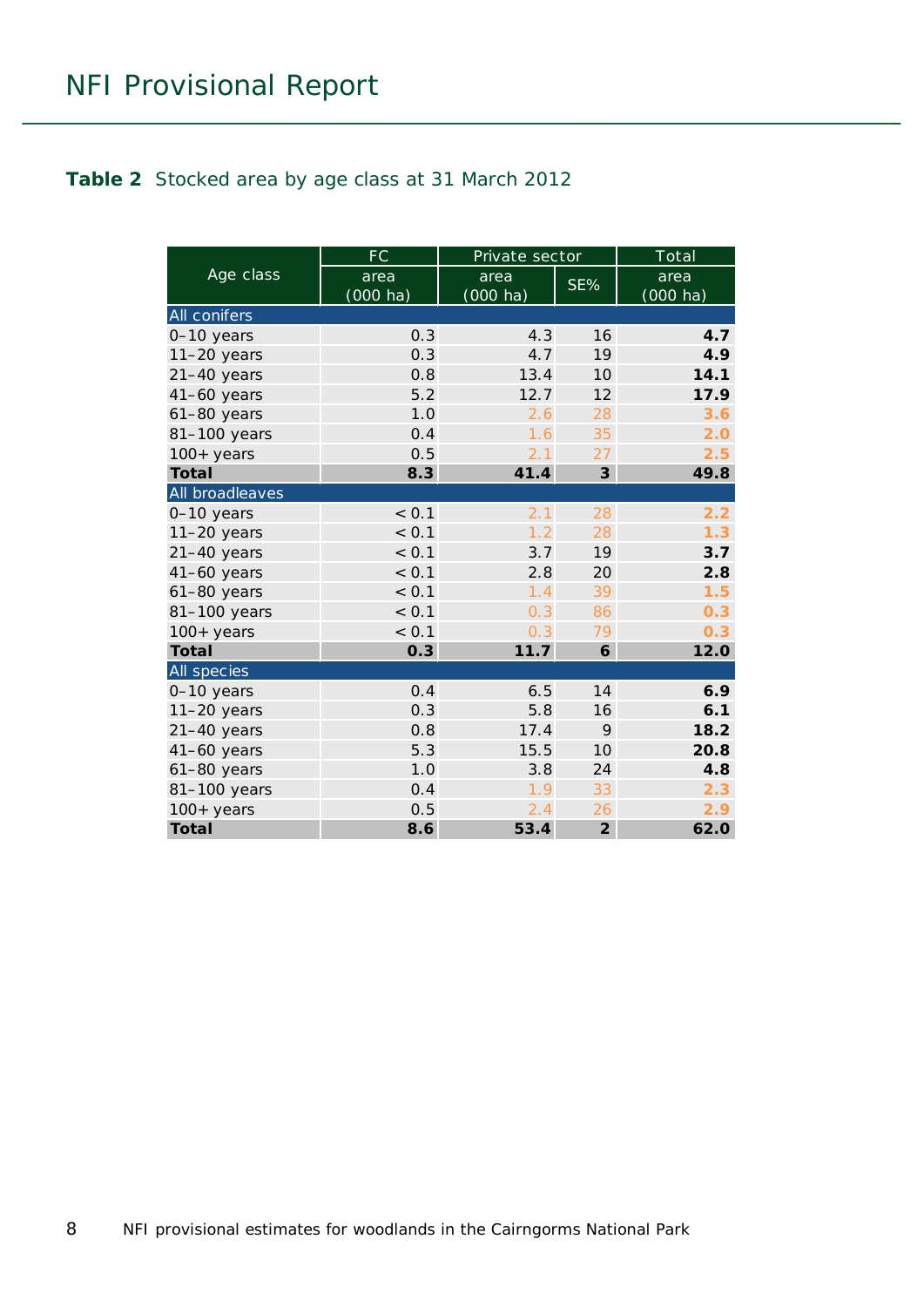#### <span id="page-8-0"></span>**Table 3** Stocked area by mean stand dbh class at 31 March 2012

|                 | FC                 | Private sector     | Total          |                    |
|-----------------|--------------------|--------------------|----------------|--------------------|
| Mean stand DBH  | area               | area               | SE%            | area               |
|                 | $(000 \text{ ha})$ | $(000 \text{ ha})$ |                | $(000 \text{ ha})$ |
| All conifers    |                    |                    |                |                    |
| $0-7$ cm        | 0.5                | 5.2                | 16             | 5.6                |
| 7-10 cm         | 0.2                | 3.9                | 21             | 4.1                |
| 10-15 cm        | 1.1                | 7.5                | 10             | 8.6                |
| 15-20 cm        | 2.4                | 5.1                | 18             | 7.5                |
| 20-30 cm        | 3.0                | 10.6               | 12             | 13.6               |
| 30-40 cm        | 1.1                | 4.1                | 19             | 5.2                |
| 40-60 cm        | 0.1                | 3.6                | 21             | 3.7                |
| 60-80 cm        | 0.0                | 0.7                | 43             | 0.7                |
| $80+cm$         | 0.0                | 0.8                | 41             | 0.8                |
| <b>Total</b>    | 8.3                | 41.4               | $\mathfrak{z}$ | 49.8               |
| All broadleaves |                    |                    |                |                    |
| $0-7$ cm        | 0.1                | 2.3                | 26             | 2.4                |
| 7-10 cm         | < 0.1              | 2.4                | 24             | 2.5                |
| 10-15 cm        | < 0.1              | 2.1                | 25             | 2.2                |
| 15-20 cm        | < 0.1              | 0.8                | 38             | 0.8                |
| 20-30 cm        | < 0.1              | 2.6                | 23             | 2.6                |
| 30-40 cm        | < 0.1              | 0.7                | 27             | 0.7                |
| 40-60 cm        | 0.0                | 0.5                | 34             | 0.5                |
| 60-80 cm        | 0.0                | 0.3                | 60             | 0.3                |
| $80+cm$         | 0.0                | 0.0                |                | 0.0                |
| <b>Total</b>    | 0.3                | 11.7               | 6              | 12.0               |
| All species     |                    |                    |                |                    |
| $0-7$ cm        | 0.6                | 7.6                | 13             | 8.2                |
| 7-10 cm         | 0.2                | 6.3                | 16             | 6.5                |
| 10-15 cm        | 1.1                | 9.9                | 9              | 11.0               |
| 15-20 cm        | 2.5                | 5.9                | 16             | 8.4                |
| 20-30 cm        | 3.0                | 13.2               | 11             | 16.2               |
| 30-40 cm        | 1.1                | 4.9                | 17             | 6.0                |
| 40-60 cm        | 0.1                | 4.2                | 19             | 4.3                |
| 60-80 cm        | 0.0                | 0.7                | 39             | 0.7                |
| $80+cm$         | 0.0                | 0.8                | 41             | 0.8                |
| <b>Total</b>    | 8.6                | 53.4               | $\overline{2}$ | 62.0               |

#### <span id="page-8-1"></span>**Table 4** Felled area at 31 March 2012

|                  | FC                         | Private sector   |     | Total'           |
|------------------|----------------------------|------------------|-----|------------------|
| Clearfelled area | area<br>$(000 \text{ ha})$ | area<br>(000 ha) | SE% | area<br>(000 ha) |
|                  |                            |                  |     | $3.3^{\circ}$    |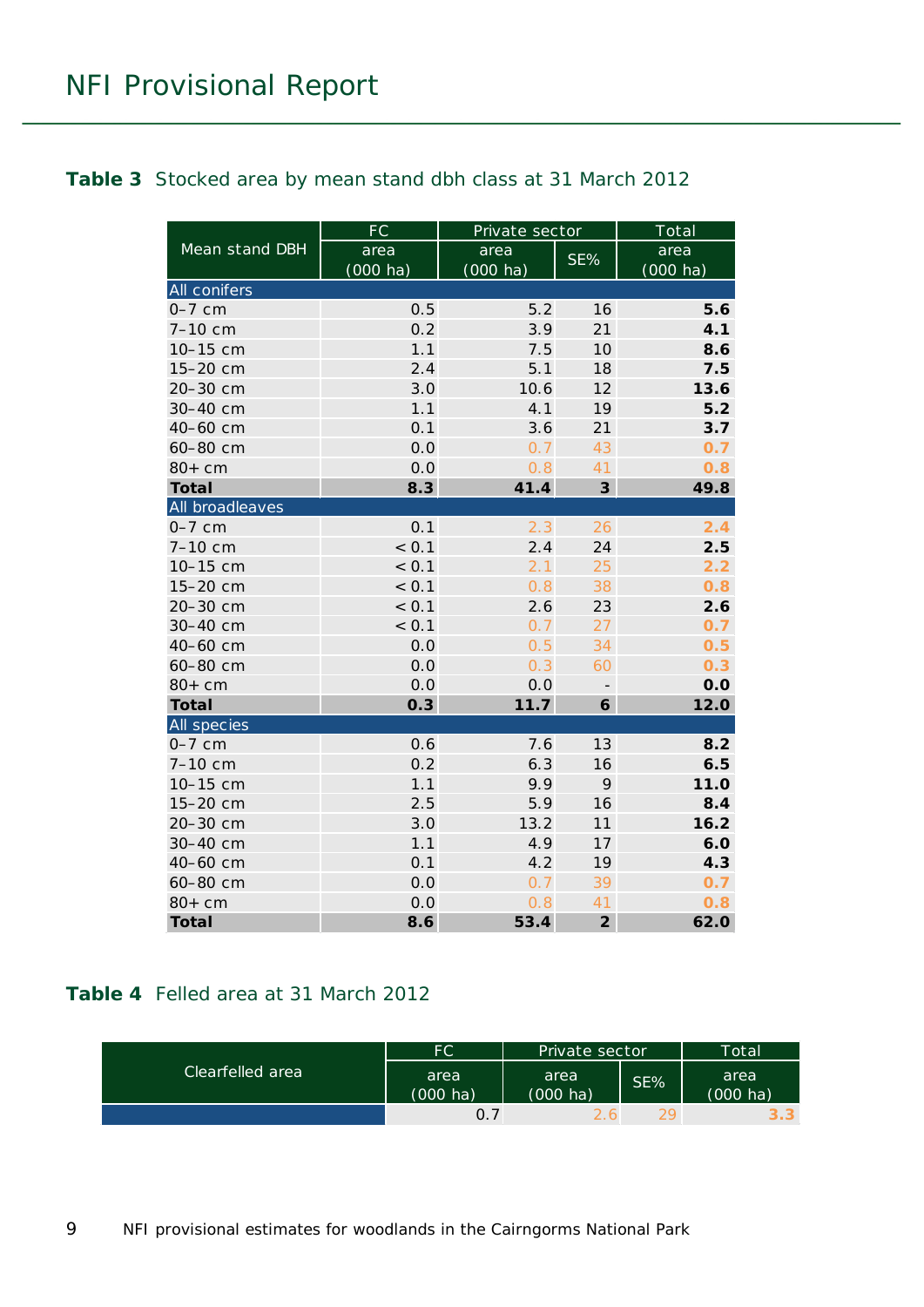### <span id="page-9-0"></span>Standing volume at 31 March 2012

<span id="page-9-1"></span>

<span id="page-9-2"></span>Table 5 Standing volume by principal tree species at 31 March 2012

|                        | <b>FC</b>                       | Private sector                  |                          | Total                           |
|------------------------|---------------------------------|---------------------------------|--------------------------|---------------------------------|
| Principal species      | volume                          | volume                          |                          | volume                          |
|                        | $(000 \text{ m}^3 \text{ obs})$ | $(000 \text{ m}^3 \text{ obs})$ | SE%                      | $(000 \text{ m}^3 \text{ obs})$ |
| Conifers               |                                 |                                 |                          |                                 |
| Sitka spruce           | 441                             | 1,402                           | 27                       | 1,843                           |
| Scots pine             | 1,031                           | 6,125                           | 7                        | 7,157                           |
| Corsican pine          | $\Omega$                        | $\Omega$                        | $\overline{\phantom{a}}$ | O                               |
| Norway spruce          | 62                              | 348                             | 36                       | 409                             |
| Larches                | 95                              | 549                             | 25                       | 644                             |
| Douglas fir            | 19                              | 100                             | 108                      | 119                             |
| Lodgepole pine         | 216                             | 526                             | 33                       | 742                             |
| Other conifers         | 13                              | 11                              | 108                      | 24                              |
| <b>All conifers</b>    | 1,879                           | 9,134                           | 6                        | 11,013                          |
| <b>Broadleaves</b>     |                                 |                                 |                          |                                 |
| Oak                    | $<$ 1                           | 106                             | 66                       | 106                             |
| <b>Beech</b>           | $\Omega$                        | 36                              | 79                       | 36                              |
| Sycamore               | < 1                             | 8                               | 91                       | 8                               |
| Ash                    | $\Omega$                        | < 1                             | 75                       | < 1                             |
| <b>Birch</b>           | 22                              | 824                             | 11                       | 845                             |
| Sweet chestnut         | $\Omega$                        | $\Omega$                        |                          | $\mathbf 0$                     |
| Hazel                  | $\Omega$                        | 6                               | 58                       | 6                               |
| Hawthorn               | $\Omega$                        | < 1                             | 108                      | $\overline{1}$<br>$\,<\,$       |
| Alder                  | < 1                             | 10                              | 96                       | 10                              |
| Willow                 | $\Omega$                        | 19                              | 47                       | 19                              |
| Other broadleaves      | 5                               | 30                              | 37                       | 34                              |
| <b>All broadleaves</b> | 27                              | 1,040                           | 12                       | 1,067                           |
| All species            |                                 |                                 |                          |                                 |
| <b>All species</b>     | 1,905                           | 10,170                          | 5                        | 12,075                          |

10 NFI provisional estimates for woodlands in the Cairngorms National Park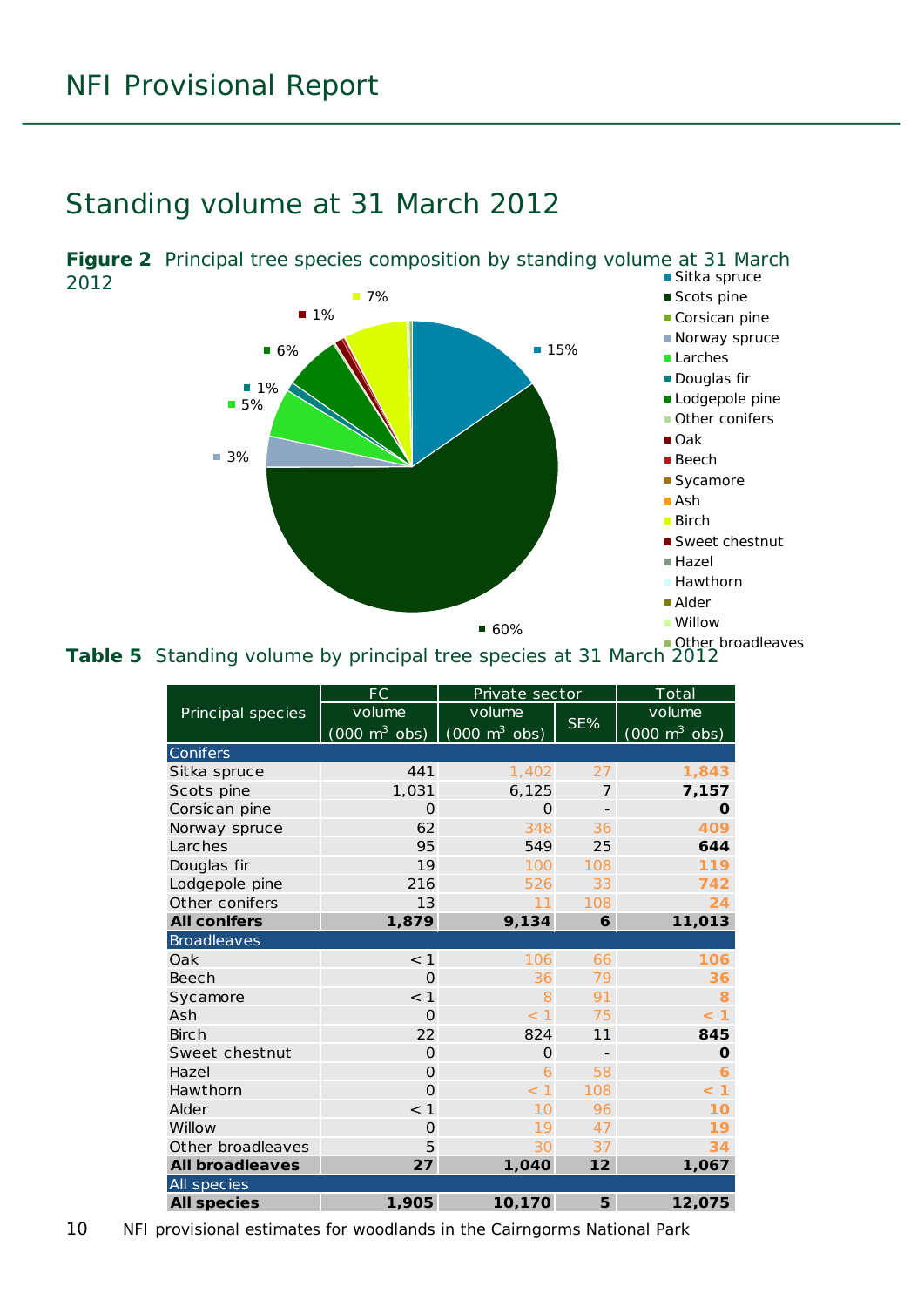#### <span id="page-10-0"></span>**Table 6** Standing volume by age class at 31 March 2012

|                 | <b>FC</b>                       | Private sector                      |     | Total                           |
|-----------------|---------------------------------|-------------------------------------|-----|---------------------------------|
| Age class       | volume                          | volume                              |     | volume                          |
|                 | $(000 \text{ m}^3 \text{ obs})$ | $(000 \; \text{m}^3 \; \text{obs})$ | SE% | $(000 \text{ m}^3 \text{ obs})$ |
| All conifers    |                                 |                                     |     |                                 |
| 0-10 years      | < 1                             | 5                                   | 93  | 5                               |
| $11-20$ years   | $\overline{4}$                  | 149                                 | 25  | 153                             |
| $21 - 40$ years | 123                             | 2,315                               | 14  | 2,438                           |
| $41-60$ years   | 1,270                           | 4,688                               | 13  | 5,958                           |
| $61-80$ years   | 237                             | 894                                 | 32  | 1,131                           |
| 81-100 years    | 88                              | 465                                 | 41  | 554                             |
| $100+$ years    | 156                             | 617                                 | 35  | 774                             |
| <b>Total</b>    | 1,879                           | 9,134                               | 6   | 11,013                          |
| All broadleaves |                                 |                                     |     |                                 |
| 0-10 years      | < 1                             | $<$ 1                               | 104 | < 1                             |
| $11-20$ years   | $<$ 1                           | 23                                  | 33  | 23                              |
| $21-40$ years   | $<$ 1                           | 325                                 | 18  | 325                             |
| $41-60$ years   | 13                              | 425                                 | 20  | 437                             |
| $61-80$ years   | 7                               | 203                                 | 38  | 210                             |
| 81-100 years    | 1                               | 20                                  | 66  | 21                              |
| $100+$ years    | 5                               | 45                                  | 66  | 50                              |
| <b>Total</b>    | 27                              | 1,040                               | 12  | 1,067                           |
| All species     |                                 |                                     |     |                                 |
| 0-10 years      | < 1                             | 5                                   | 92  | 6                               |
| $11-20$ years   | 4                               | 168                                 | 23  | 173                             |
| 21-40 years     | 124                             | 2,684                               | 13  | 2,808                           |
| $41-60$ years   | 1,282                           | 5,091                               | 12  | 6,373                           |
| $61-80$ years   | 244                             | 1,050                               | 28  | 1,293                           |
| 81-100 years    | 89                              | 496                                 | 39  | 585                             |
| $100+$ years    | 162                             | 676                                 | 33  | 838                             |
| <b>Total</b>    | 1,905                           | 10,170                              | 5   | 12,075                          |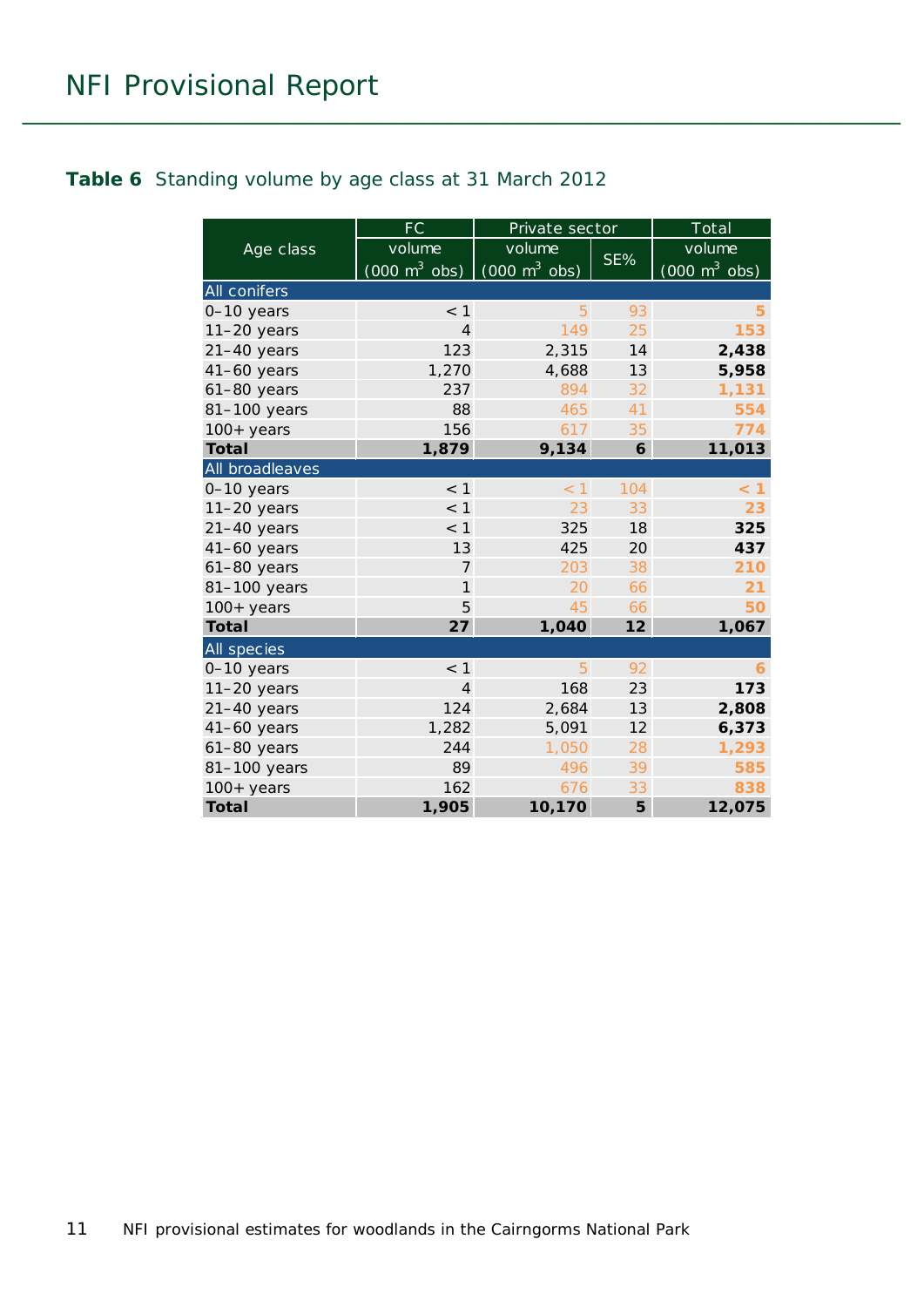#### <span id="page-11-0"></span>**Table 7** Standing volume by mean stand dbh class at 31 March 2012

|                 | FC                              | Private sector                      | Total             |                                 |
|-----------------|---------------------------------|-------------------------------------|-------------------|---------------------------------|
| Mean stand DBH  | volume                          | volume                              | SE%               | volume                          |
|                 | $(000 \text{ m}^3 \text{ obs})$ | $(000 \; \text{m}^3 \; \text{obs})$ |                   | $(000 \text{ m}^3 \text{ obs})$ |
| All conifers    |                                 |                                     |                   |                                 |
| $0-7$ cm        | $<$ 1                           | 5                                   | 59                | 5                               |
| 7-10 cm         | $\overline{4}$                  | 81                                  | 20                | 86                              |
| 10-15 cm        | 159                             | 763                                 | 16                | 921                             |
| 15-20 cm        | 634                             | 1,462                               | 20                | 2,095                           |
| 20-30 cm        | 764                             | 3,907                               | 13                | 4,672                           |
| 30-40 cm        | 274                             | 1,124                               | 20                | 1,398                           |
| 40-60 cm        | 44                              | 1,521                               | 22                | 1,565                           |
| 60-80 cm        | $\overline{0}$                  | 191                                 | 43                | 191                             |
| $80+cm$         | $\overline{0}$                  | 79                                  | 56                | 79                              |
| <b>Total</b>    | 1,879                           | 9,134                               | 6                 | 11,013                          |
| All broadleaves |                                 |                                     |                   |                                 |
| $0-7$ cm        | < 1                             | $\overline{2}$                      | 53                | $\overline{2}$                  |
| 7-10 cm         | < 1                             | 90                                  | 24                | 90                              |
| 10-15 cm        | 12                              | 215                                 | 24                | 226                             |
| 15-20 cm        | 11                              | 84                                  | 35                | 95                              |
| 20-30 cm        | $\overline{2}$                  | 291                                 | 21                | 293                             |
| 30-40 cm        | < 1                             | 144                                 | 38                | 145                             |
| 40-60 cm        | $\overline{O}$                  | 100                                 | 34                | 100                             |
| 60-80 cm        | $\overline{O}$                  | 115                                 | 64                | 115                             |
| $80+cm$         | $\mathbf 0$                     | $\Omega$                            | $\qquad \qquad -$ | $\mathbf 0$                     |
| <b>Total</b>    | 27                              | 1,040                               | 12                | 1,067                           |
| All species     |                                 |                                     |                   |                                 |
| $0-7$ cm        | $<$ 1                           | 7                                   | 44                | 7                               |
| 7-10 cm         | 5                               | 166                                 | 16                | 171                             |
| 10-15 cm        | 170                             | 999                                 | 13                | 1,169                           |
| 15-20 cm        | 645                             | 1,572                               | 19                | 2,217                           |
| 20-30 cm        | 767                             | 4,151                               | 13                | 4,918                           |
| 30-40 cm        | 274                             | 1,294                               | 20                | 1,569                           |
| 40-60 cm        | 44                              | 1,654                               | 21                | 1,697                           |
| 60-80 cm        | $\overline{0}$                  | 246                                 | 44                | 246                             |
| $80+cm$         | $\overline{O}$                  | 81                                  | 56                | 81                              |
| <b>Total</b>    | 1,905                           | 10,170                              | 5                 | 12,075                          |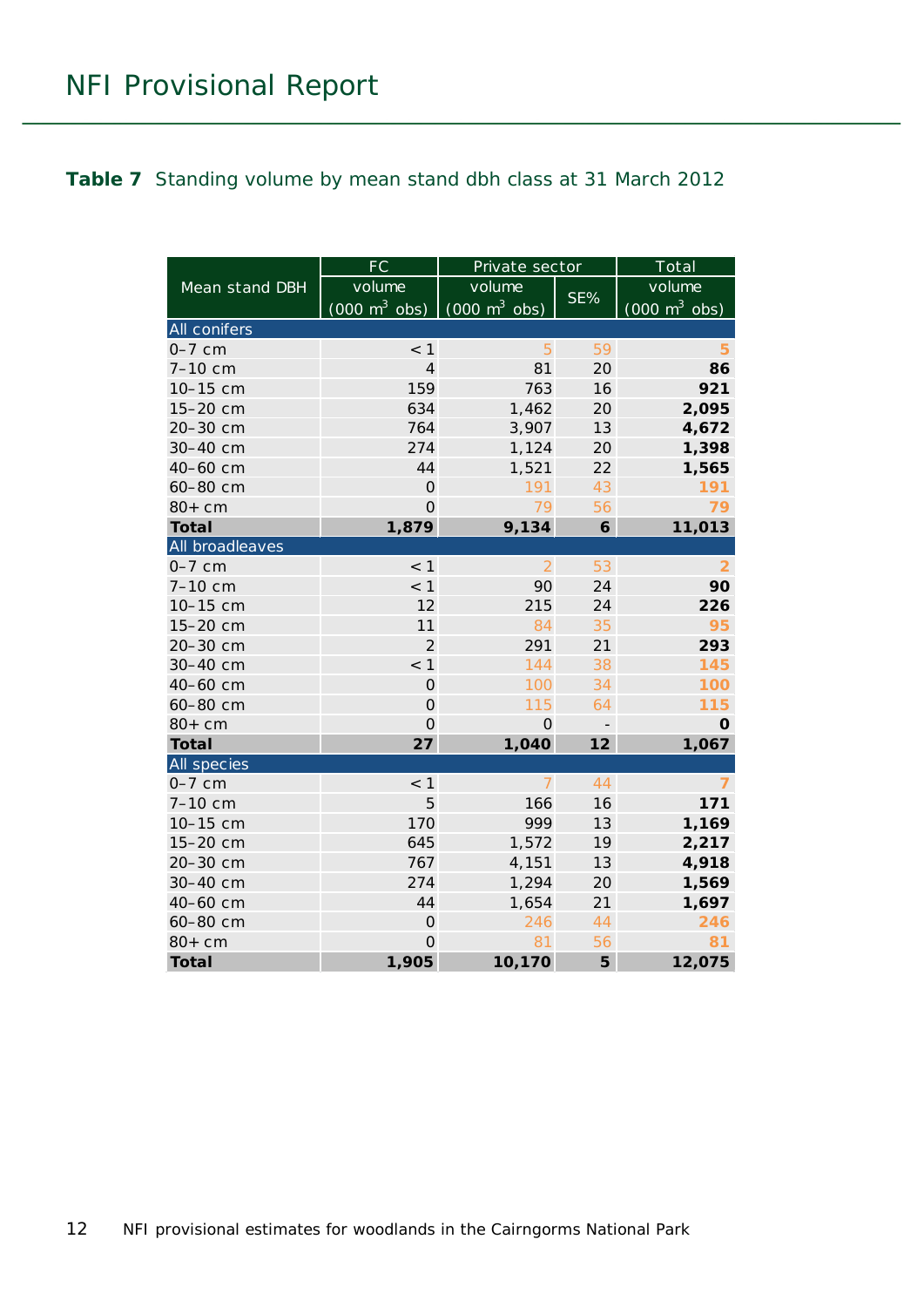## <span id="page-12-0"></span>Biomass and carbon stocks at 31 March 2012

<span id="page-12-1"></span>**Table 8** Standing biomass by principal tree species at 31 March 2012

|                        | FC                  | Private sector      | Total             |           |  |
|------------------------|---------------------|---------------------|-------------------|-----------|--|
| Principal species      | biomass             | biomass             | SE%               | biomass   |  |
|                        | $(000 \text{ odt})$ | $(000 \text{ odt})$ |                   | (000 odt) |  |
| Conifers               |                     |                     |                   |           |  |
| Sitka spruce           | 277                 | 821                 | 26                | 1,098     |  |
| Scots pine             | 763                 | 4,356               | 7                 | 5,120     |  |
| Corsican pine          | $\Omega$            | O                   |                   | O         |  |
| Norway spruce          | 34                  | 184                 | 36                | 218       |  |
| Larches                | 65                  | 337                 | 24                | 402       |  |
| Douglas fir            | 13                  | 64                  | 108               | 77        |  |
| Lodgepole pine         | 161                 | 353                 | 32                | 514       |  |
| Other conifers         | $\overline{7}$      | 5                   | 108               | 13        |  |
| <b>All conifers</b>    | 1,322               | 6,170               | 5                 | 7,491     |  |
| <b>Broadleaves</b>     |                     |                     |                   |           |  |
| Oak                    | < 1                 | 93                  | 64                | 93        |  |
| <b>Beech</b>           | $\Omega$            | 33                  | 78                | 33        |  |
| Sycamore               | < 1                 | 8                   | 87                | 8         |  |
| Ash                    | $\Omega$            | < 1                 | 75                | $\leq 1$  |  |
| <b>Birch</b>           | 20                  | 874                 | 11                | 895       |  |
| Sweet chestnut         | $\Omega$            | O                   | $\qquad \qquad -$ | O         |  |
| Hazel                  | $\overline{O}$      | 9                   | 61                | 9         |  |
| Hawthorn               | $\overline{O}$      | < 1                 | 108               | < 1       |  |
| Alder                  | < 1                 | 11                  | 94                | 11        |  |
| Willow                 | $\Omega$            | 20                  | 44                | 20        |  |
| Other broadleaves      | 5                   | 29                  | 33                | 33        |  |
| <b>All broadleaves</b> | 25                  | 1,078               | 11                | 1,103     |  |
| All species            |                     |                     |                   |           |  |
| <b>All species</b>     | 1,347               | 7,241               | 5                 | 8,588     |  |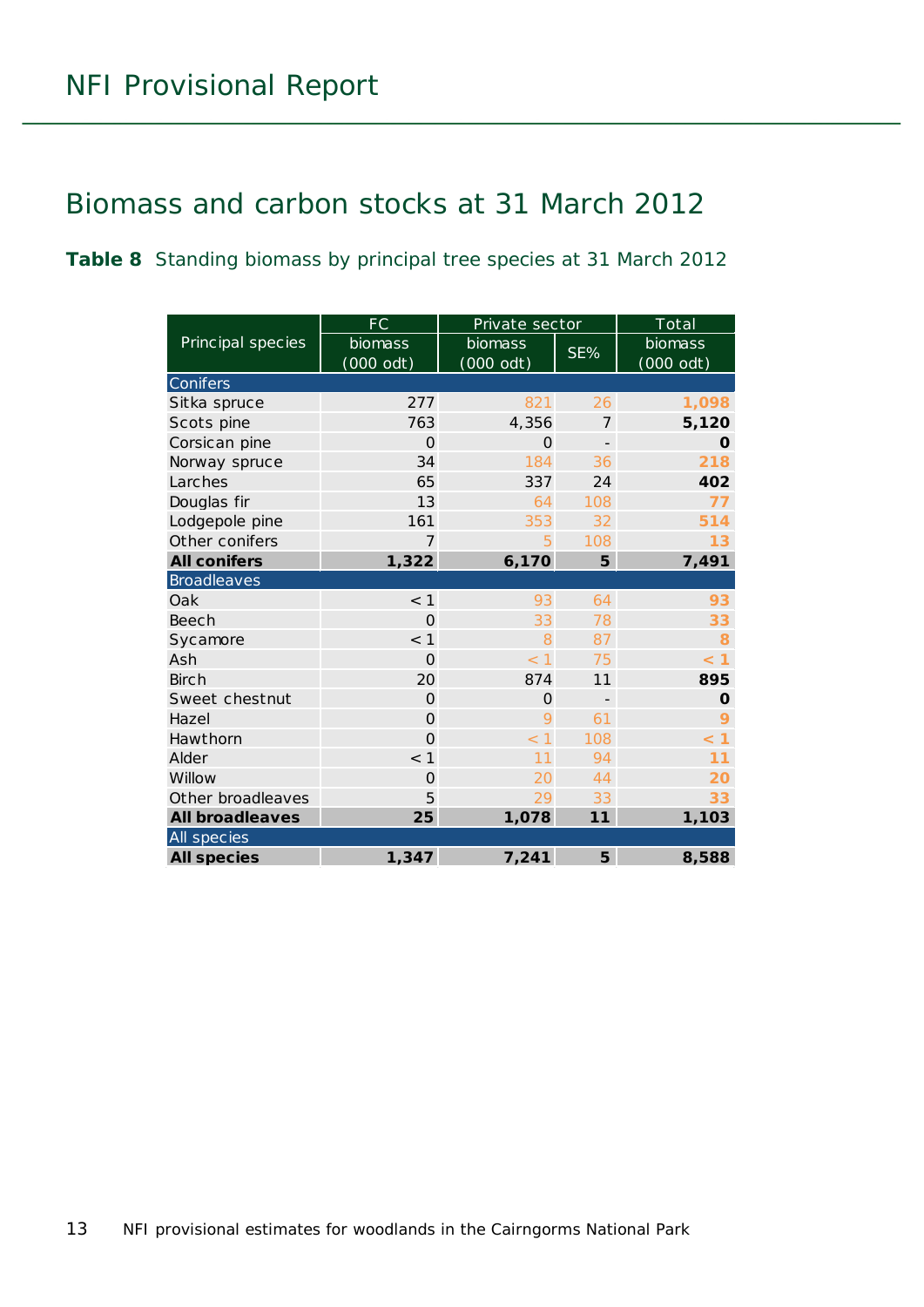#### <span id="page-13-0"></span>**Table 9** Total carbon stocks in principal tree species at 31 March 2012

|                        | <b>FC</b>      | Private sector                   | Total                    |                   |  |  |
|------------------------|----------------|----------------------------------|--------------------------|-------------------|--|--|
| Principal species      | carbon         | carbon                           | SE%                      | carbon            |  |  |
|                        | (000 t)        | (000 t)                          |                          | (000 t)           |  |  |
| <b>Conifers</b>        |                |                                  |                          |                   |  |  |
| Sitka spruce           | 138            | 410                              | 26                       | 549               |  |  |
| Scots pine             | 382            | 2,178                            | 7                        | 2,560             |  |  |
| Corsican pine          | $\Omega$       | $\Omega$                         |                          | O                 |  |  |
| Norway spruce          | 17             | 92                               | 36                       | 109               |  |  |
| Larches                | 33             | 168                              | 24                       | 201               |  |  |
| Douglas fir            | $\overline{7}$ | 32                               | 108                      | 39                |  |  |
| Lodgepole pine         | 81             | 177                              | 32                       | 257               |  |  |
| Other conifers         | $\overline{4}$ | 3                                | 108                      | 6                 |  |  |
| <b>All conifers</b>    | 661            | 3,085                            | 5                        | 3,746             |  |  |
| <b>Broadleaves</b>     |                |                                  |                          |                   |  |  |
| Oak                    | < 1            | 46                               | 64                       | 46                |  |  |
| <b>Beech</b>           | $\Omega$       | 17                               | 78                       | 17                |  |  |
| Sycamore               | $<$ 1          | $\overline{4}$                   | 87                       | 4                 |  |  |
| Ash                    | $\Omega$       | < 1                              | 75                       | < 1               |  |  |
| <b>Birch</b>           | 10             | 437                              | 11                       | 447               |  |  |
| Sweet chestnut         | $\Omega$       | 0                                | $\overline{\phantom{0}}$ | $\mathbf 0$       |  |  |
| Hazel                  | $\overline{O}$ | 4                                | 61                       | 4                 |  |  |
| Hawthorn               | $\Omega$       | $\overline{1}$<br>$\overline{<}$ | 108                      | $\mathbf{1}$<br>< |  |  |
| Alder                  | $<$ 1          | 5                                | 94                       | 5                 |  |  |
| Willow                 | $\Omega$       | 10                               | 44                       | 10                |  |  |
| Other broadleaves      | $\mathcal{P}$  | 14                               | 33                       | 17                |  |  |
| <b>All broadleaves</b> | 13             | 539                              | 11                       | 552               |  |  |
| All species            |                |                                  |                          |                   |  |  |
| <b>All species</b>     | 673            | 3,620                            | 5                        | 4,294             |  |  |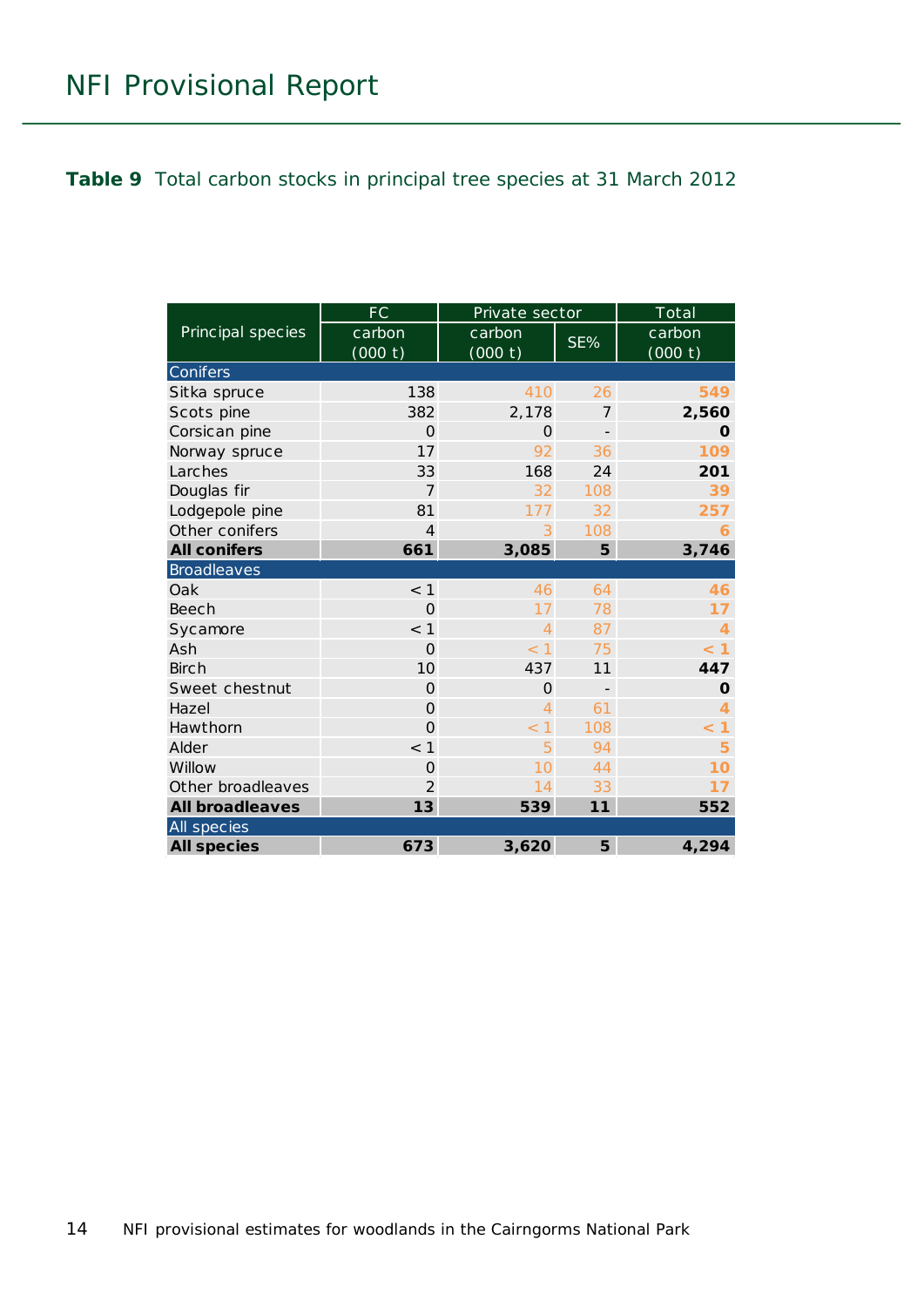# <span id="page-14-0"></span>Evidence of thinning

<span id="page-14-1"></span>

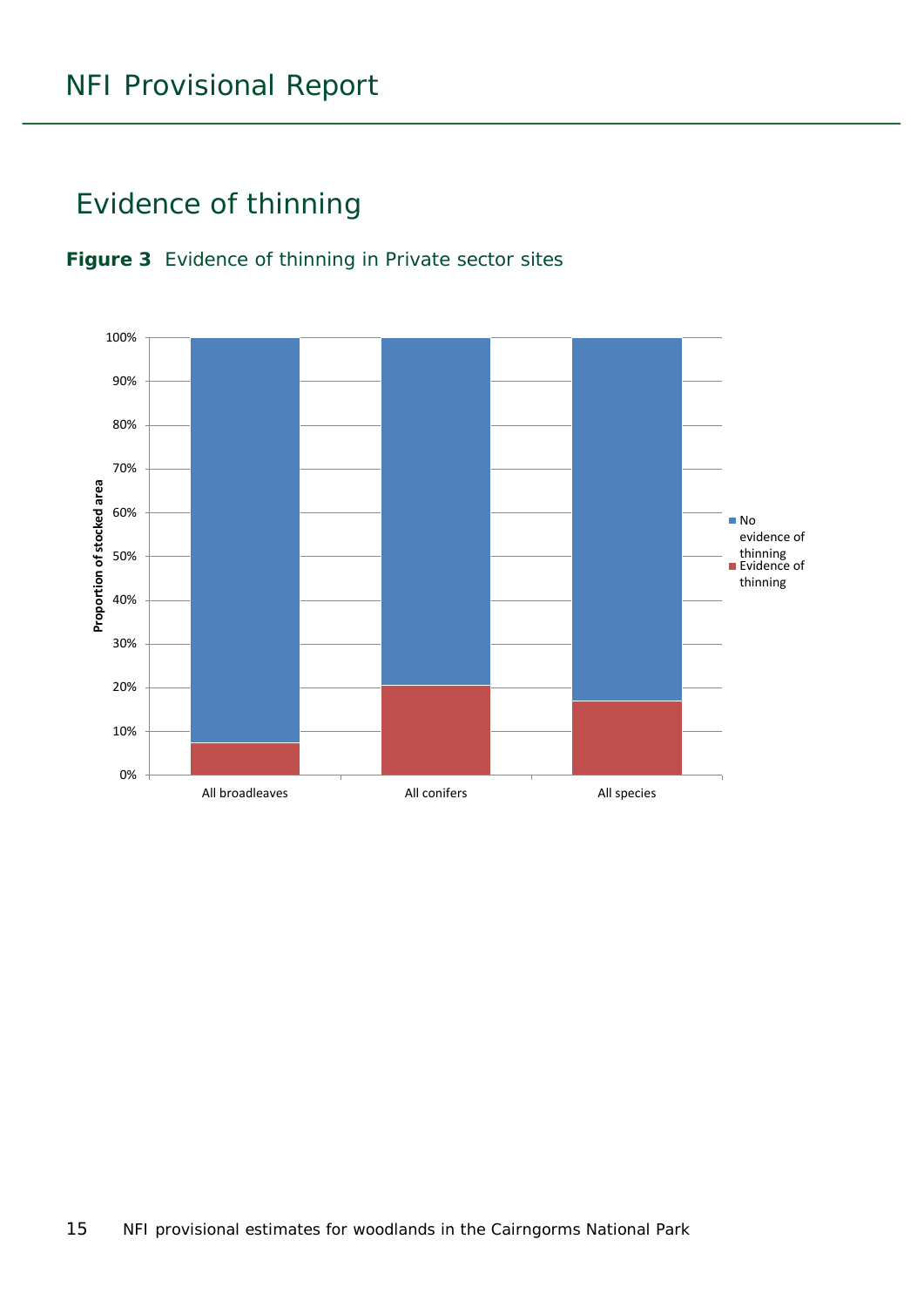### <span id="page-15-0"></span>50-year forecast of timber availability

Refer to the NFI report *50-year forecast of softwood timber availability* (2014) for a description of the underlying methodology and interpretation of the softwood forecast, and also for the Scotland and GB context.

Refer to the NFI report *50-year forecast of hardwood timber availability* (2014) for a description of the underlying methodology and interpretation of the hardwood forecast, and also for the Scotland and GB context.

In **Tables 10-12** and **Figures 4-8** the figures for the Forestry Commission are based on harvesting regimes derived from Forestry Commission felling and thinning plans as of 31 March 2012.

For the Private sector, information for **Tables 10-12** and **Figures 4-8** is based on a scenario which assumes felling at age of maximum mean annual increment with moderate wind risk measures for conifers. For broadleaves, however, only those areas where there is evidence of thinning are assumed to be managed in future. This is a highly conservative assumption but better reflects current practice than assuming all stands will be managed. In turn it is assumed that these broadleaved stands are managed to felling at age of maximum mean annual increment with moderate wind risk measures.

Restocking assumptions for conifer stands clearfelled during the forecast period have been implemented that provide for:

- a 10% reduction in the area of conifers on the subsequent rotation
- restocking of currently clearfelled land
- predicted species choices are used for the restocking

Restocking assumptions for broadleaved stands clearfelled during the forecast period have been included that provide for:

- No reduction in stocked area.
- Like for like species choices are used for broadleaves.
- That 50% of the land associated with the reduction in conifer stocked area arising from the assumption above is stocked with broadleaves.

A full description of the restocking assumptions is to be found in **Table D4** of the *50 year forecast of softwood timber availability* (2014). The same restocking assumptions have been applied to both the FC and Private sector forecasts.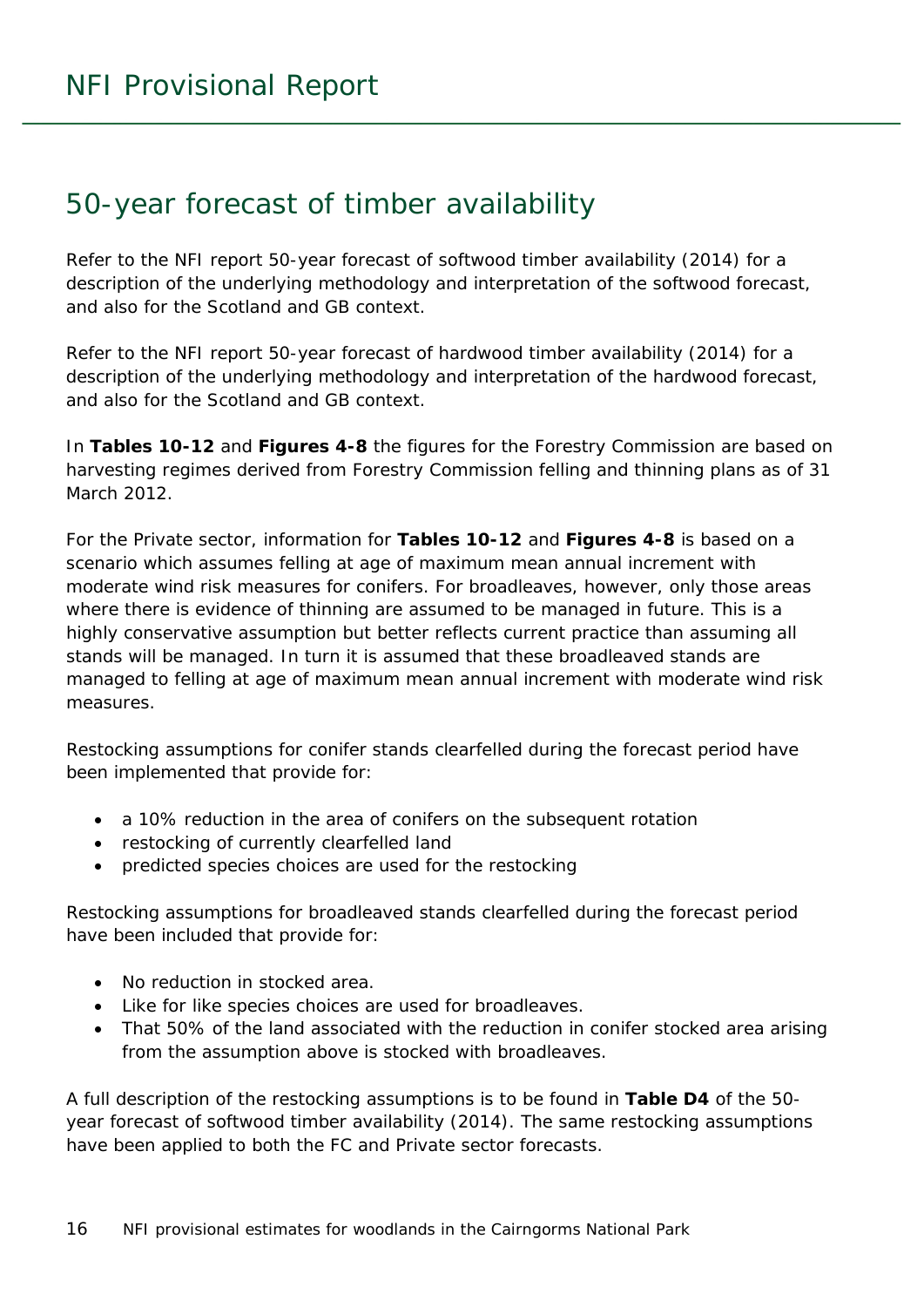Woodland that is classed as currently clearfelled will be restocked according to the restock prescription.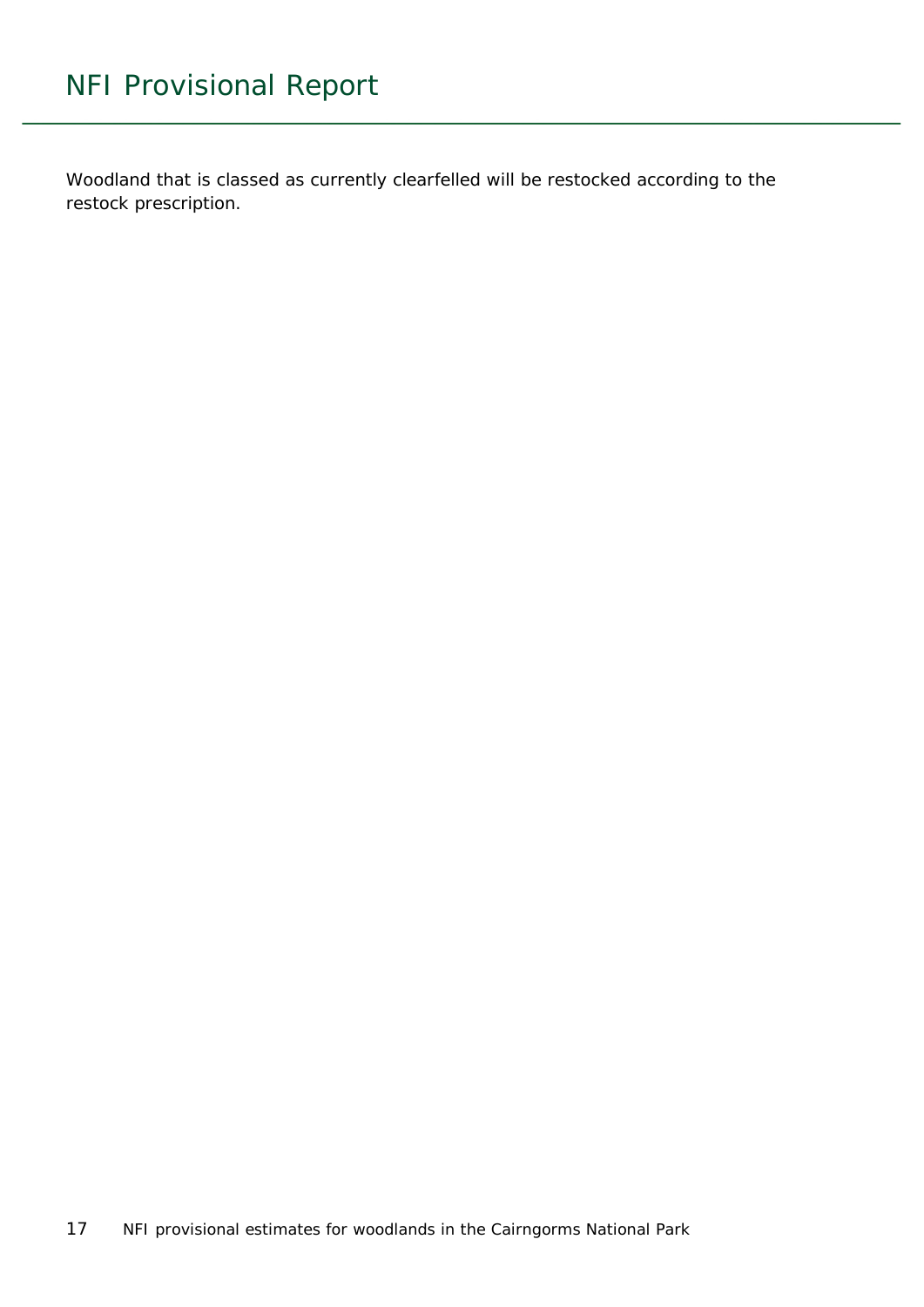50-year forecast under the 'headline' harvesting scenario

**Table 10** 50-year forecast of average annual timber availability by time period and principal species

<span id="page-17-0"></span>

|                        | $2013 - 16$                     |                |                 | $2017 - 21$                     |                                 |                | $2022 - 26$              |                                     |                                     |                | $2027 - 31$              |                    |                                 |                |                          |                          |
|------------------------|---------------------------------|----------------|-----------------|---------------------------------|---------------------------------|----------------|--------------------------|-------------------------------------|-------------------------------------|----------------|--------------------------|--------------------|---------------------------------|----------------|--------------------------|--------------------------|
|                        | FC.                             | Private sector |                 | Total                           | FC                              | Private sector |                          | Total                               | FC.                                 | Private sector |                          | Total              | FC                              | Private sector |                          | Total                    |
| Principal species      | volume                          |                | SE%             | volume                          | volume                          |                | SE%                      | volume                              | volume                              |                | SE%                      | volume             | volume                          |                | SE%                      | volume                   |
|                        | $(000 \text{ m}^3 \text{ obs})$ |                |                 | $(000 \text{ m}^3 \text{ obs})$ | $(000 \text{ m}^3 \text{ obs})$ |                |                          | $(000 \; \text{m}^3 \; \text{obs})$ | $(000 \; \text{m}^3 \; \text{obs})$ |                |                          | $m3$ obs)<br>(000) | $(000 \text{ m}^3 \text{ obs})$ |                |                          | (000 $\mathsf{m}^3$ obs) |
|                        |                                 |                |                 |                                 |                                 |                |                          |                                     |                                     |                |                          |                    |                                 |                |                          |                          |
| <b>All conifers</b>    | 63                              | 298            | 13              | 361                             | 70                              | 354            | 21                       | 424                                 | 57                                  | 336            | 15                       | 393                | 53                              | 419            | 15                       | 471                      |
| Sitka spruce           | 28                              | 38             | 26              | 66                              | 32                              | 162            | 41                       | 194                                 | 16                                  | 57             | 58                       | 73                 | 20                              | 71             | 57                       | 91                       |
| Scots pine             | 12                              | 170            | 17              | 182                             | 21                              | 146            | 11                       | 167                                 | 26                                  | 236            | 18                       | 262                | 20                              | 279            | 18                       | 299                      |
| Corsican pine          | $\Omega$                        | $\Omega$       |                 | $\circ$                         | 0                               | 0              | $\overline{\phantom{a}}$ | 0                                   | $\mathbf 0$                         | $\mathbf 0$    | $\overline{\phantom{a}}$ | $\mathbf{O}$       | $\mathbf{0}$                    | $\mathbf{0}$   |                          | $\mathbf{O}$             |
| Norway spruce          |                                 |                | 52.             |                                 |                                 | 9              | 38                       | 11                                  |                                     | $\mathbf Q$    | 37                       | 11                 |                                 | 10             | 34                       |                          |
| Larches                |                                 |                | 31              | 44                              | 3                               | 17             | 25                       | 20                                  |                                     | 14             | 27                       | 16                 | $\overline{4}$                  | 23             | 33                       | 26                       |
| Douglas fir            |                                 | 24             | 108             | 25                              | $<$ 1                           | < 1            | 108                      | < 1                                 | $<$ 1                               | $\overline{2}$ | 108                      |                    |                                 | < 1            | 108                      |                          |
| Lodgepole pine         | 15                              | 14             | 35.             | 29                              | 11                              | 21             | 59                       | 32                                  | 11                                  | 13.            | 33                       | 24                 | 5                               | 31             | 58                       | 36                       |
| Other conifers         | $<$ 1                           | < 1            | 108             | $<$ 1                           | $<$ 1                           | < 1            | 108                      |                                     | $<$ 1                               | $\leq 1$       | 108                      |                    | < 1                             | - 1            | 108                      |                          |
| <b>All broadleaves</b> | < 1                             | 29             | 22              | 29                              | < 1                             | 46             | 22                       | 46                                  | < 1                                 | $\Lambda$      | 38                       |                    | < 1                             | 40             | 30                       |                          |
| Oak                    | $\Omega$                        |                | 58              |                                 | $\mathbf 0$                     |                | 58                       |                                     | $\mathbf{O}$                        | 16             | 87                       | 16                 | $\mathbf 0$                     | < 1            | 76                       | < 1                      |
| Beech                  |                                 |                | 99              | $\leq$ 1                        | 0                               | - 1            | 73                       | < 1                                 | $\circ$                             | $\leq 1$       | 73                       | < 1                | $\mathbf 0$                     | < 1            | 73                       | $<$ 1                    |
| Sycamore               | $\Omega$                        |                | 103             | $<$ 1                           | $\mathbf{O}$                    | $\lt$ :        | 101                      | $<$ 1                               | $\mathbf{O}$                        | < 1            | 101                      | $<$ 1              | $\circ$                         | $\lt'$         | 101                      | $<$ 1                    |
| Ash                    | $\Omega$                        |                | 79.             | $<$ 1                           | O                               | $\leq$ 1       | 79                       | < 1                                 | $\mathbf{O}$                        | $<$ 1          | 79                       | < 1                | $\mathbf 0$                     | < 1            | 70                       | $<$ 1                    |
| <b>Birch</b>           | < 1                             | 25             | 26.             | 25                              | < 1                             | 42             | 24                       | 42                                  | $<$ 1                               | 23             | 20                       | 23                 | < 1                             | 36             | 33                       | 36                       |
| Sweet chestnut         | $\Omega$                        | $\cap$         |                 | $\Omega$                        | $\mathbf 0$                     | $\mathbf 0$    |                          | 0                                   | $\mathbf{0}$                        | $\Omega$       | $\overline{\phantom{a}}$ | $\mathbf{O}$       | $\mathbf 0$                     | $\Omega$       | $\overline{\phantom{a}}$ | $\Omega$                 |
| Hazel                  | $\Omega$                        |                | 54              | - 1                             | O                               | $<$ 1          | 49                       | < 1                                 | $\mathbf{0}$                        | < ⊺            | 58                       | $<$ 1              | $\mathbf{O}$                    | r 1            | 80                       | $\lt$ 1                  |
| Hawthorn               | $\cap$                          |                | 108             | $<$ 1                           | $\mathbf{O}$                    | $\leq$ 1       | 108                      | < 1                                 | $\mathbf{0}$                        | $\lt'$         | 108                      | < 1                | $\mathbf{O}$                    | < 1            | 108                      | $<$ 1                    |
| Alder                  | $\circ$                         |                | 82              | $\leq$ 1                        | O                               | < 1            | 58                       | $<$ 1                               | $\mathbf 0$                         | $\leq$ 1       | 58                       | < 1                | 0                               | < 1            | 49                       | $<$ 1                    |
| Willow                 | $\Omega$                        |                | 39.             | - 1                             | 0                               | $\leq 1$       | 36                       | < 1                                 | $\mathbf{0}$                        | $<$ 1          | 34                       | $<$ 1              | $\mathbf 0$                     | $<$ 1          | 37                       | $<$ 1                    |
| Other broadleaves      |                                 |                | 62              |                                 | $<$ 1                           |                | 48                       |                                     | $<$ 1                               |                | 68                       |                    | $<$ 1                           | $\leq$ 1       | 37                       | $<$ 1                    |
| <b>All species</b>     | 63                              | 307            | 10 <sup>°</sup> | 370                             | 70                              | 406            | 19                       | 476                                 | 57                                  | 382            | 14                       | 440                | 53                              | 466            | 14                       | 518                      |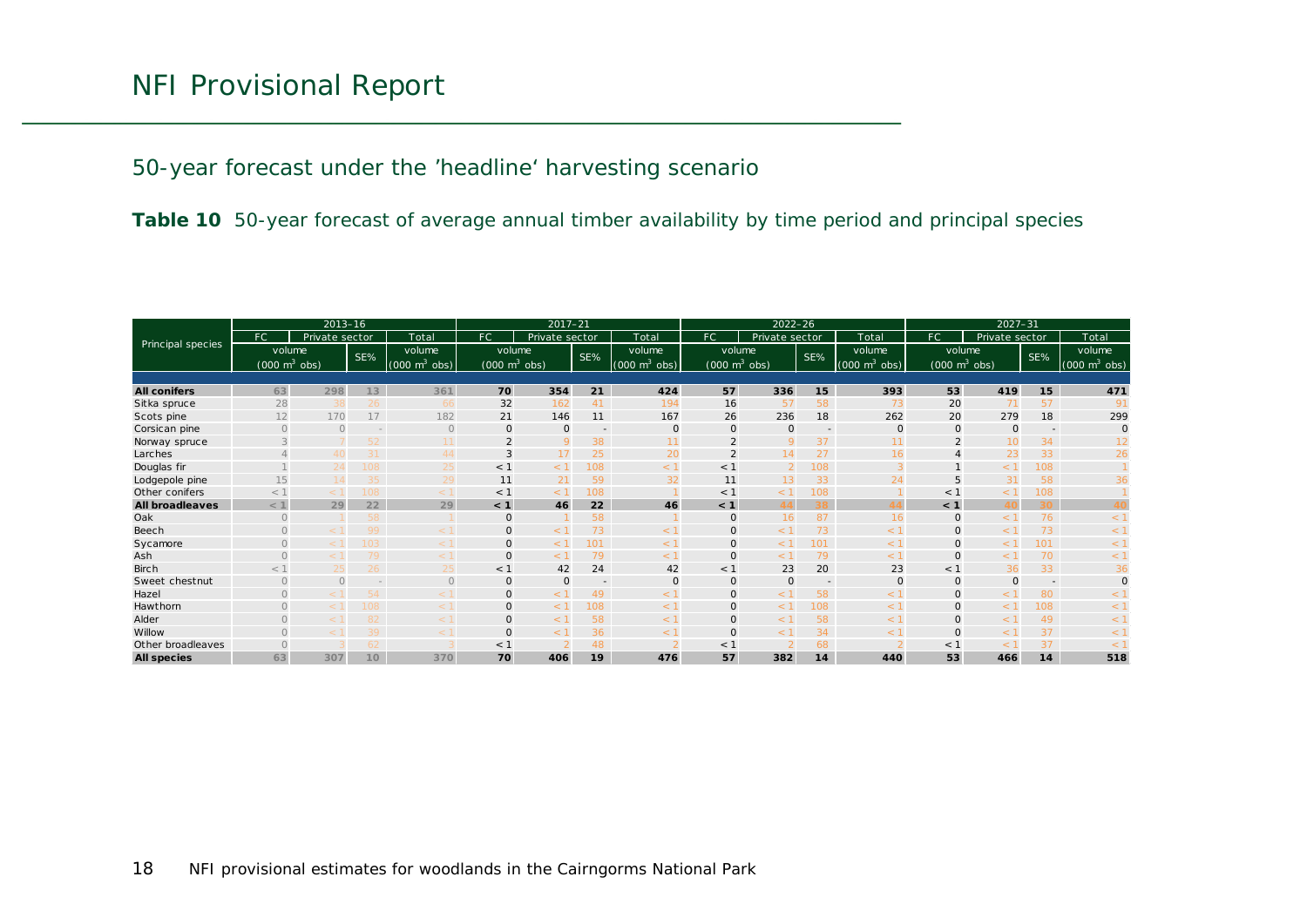**Table 10 (cont'd)** 50-year forecast of average annual timber availability by time period and principal species

<span id="page-18-0"></span>

|                        | $2032 - 36$                     |                |                          | $2037 - 41$                     |                                     |                | 2042-46                  |                                 |                                 |                | 2047-51                  |                                 |                                 |                |                          |                                 |
|------------------------|---------------------------------|----------------|--------------------------|---------------------------------|-------------------------------------|----------------|--------------------------|---------------------------------|---------------------------------|----------------|--------------------------|---------------------------------|---------------------------------|----------------|--------------------------|---------------------------------|
|                        | FC.                             | Private sector |                          | Total                           | FC                                  | Private sector |                          | Total                           | FC.                             | Private sector |                          | Total                           | FC.                             | Private sector |                          | Total                           |
| Principal species      | volume                          |                | SE%                      | volume                          | volume                              |                | SE%                      | volume                          | volume                          |                | SE%                      | volume                          | volume                          |                | SE%                      | volume                          |
|                        | $(000 \text{ m}^3 \text{ obs})$ |                |                          | $(000 \text{ m}^3 \text{ obs})$ | $(000 \; \text{m}^3 \; \text{obs})$ |                |                          | $(000 \text{ m}^3 \text{ obs})$ | $(000 \text{ m}^3 \text{ obs})$ |                |                          | m <sup>3</sup><br>obs)<br>(000) | $(000 \text{ m}^3 \text{ obs})$ |                |                          | $(000 \text{ m}^3 \text{ obs})$ |
|                        |                                 |                |                          |                                 |                                     |                |                          |                                 |                                 |                |                          |                                 |                                 |                |                          |                                 |
| <b>All conifers</b>    | 32                              | 592            | 13                       | 624                             | 41                                  | 596            | 14                       | 637                             | 34                              | 461            | 16                       | 495                             | 45                              | 426            | 17                       | 471                             |
| Sitka spruce           | 13                              | 73             | 37                       | 86                              | 12                                  | 73             | 44                       | 85                              | 14                              | 85             | 43                       | 99                              | 17                              | 87             | 39                       | 104                             |
| Scots pine             | 14                              | 387            | 17                       | 400                             | 21                                  | 420            | 18                       | 441                             | 14                              | 331            | 20                       | 345                             | 20                              | 278            | 22                       | 299                             |
| Corsican pine          | $\mathbf 0$                     | $\Omega$       | $\sim$                   | $\mathbf 0$                     | $\mathbf 0$                         | $\mathbf 0$    | $\overline{\phantom{0}}$ | $\mathsf{O}$                    | $\overline{O}$                  | $\circ$        | $\overline{\phantom{a}}$ | $\mathbf 0$                     | $\Omega$                        | $\Omega$       | $\overline{\phantom{a}}$ | $\Omega$                        |
| Norway spruce          | $<$ 1                           | 39             | 66                       | 40                              | $\overline{2}$                      | 56             | 48                       | 58                              | $\mathcal{P}$                   |                | 41                       | 19                              | 3                               |                | 20                       |                                 |
| Larches                |                                 | 31             | 36                       | 32                              | $\overline{2}$                      | 11             | 30                       | 13                              |                                 | 8              | 34                       | 10 <sup>1</sup>                 | $\overline{\phantom{0}}$        |                | 31                       |                                 |
| Douglas fir            | $<$ 1                           | < 1            | 25                       | $<$ 1                           |                                     | 3              | 54                       | $\overline{4}$                  | < 1                             |                | 50                       |                                 | $<$ 1                           |                | 49                       |                                 |
| Lodgepole pine         | 3                               | 55             | 55                       | 57                              |                                     | 26             | 68                       | 28                              | < 1                             | 8              | 58                       | 9                               |                                 | 42             | 52                       |                                 |
| Other conifers         | $<$ 1                           |                | 60                       |                                 | $<$ 1                               |                | 35                       |                                 | < 1                             |                | 71                       |                                 | < 1                             |                | 15                       |                                 |
| <b>All broadleaves</b> | < 1                             | 42             | 23                       | 42                              | < 1                                 | 43.            |                          | 43                              | < 1                             | 28             | 19                       | 28                              | < 1                             | 30             | 22                       | 31                              |
| Oak                    | $\mathbf{O}$                    |                | 82                       |                                 | $<$ 1                               |                | 53                       | $<$ 1                           | < 1                             | < 1            | 43                       |                                 | $<$ 1                           |                | 39                       |                                 |
| Beech                  | $\Omega$                        | < ⊺            | 73                       | < 1                             | $\mathbf{O}$                        |                | 95                       |                                 | $\mathbf 0$                     | $<$ 1          | 108                      | $\leq$ 1                        | $\mathbf 0$                     |                | 108                      |                                 |
| Sycamore               | $\Omega$                        |                | 101                      | < 1                             | $\Omega$                            | ← 1            | 103                      | < 1                             | $\Omega$                        | ← 1            | 108                      | $\leq$ 1                        | $\Omega$                        | ი              |                          |                                 |
| Ash                    | $\Omega$                        | - 1            | 85                       | < 1                             | $\overline{0}$                      | $\leq$ 1       | 61                       | $<$ 1                           | $\Omega$                        | < 1            | 92                       | $<$ 1                           | $\Omega$                        | < ∶            | 92                       | $\lt'$                          |
| <b>Birch</b>           | $<$ 1                           | 35             | 27                       | 35                              | $<$ 1                               | 30             | 36                       | 30                              | < 1                             | 18             | 24                       | 18                              | $<$ 1                           | 24             | 27                       | 24                              |
| Sweet chestnut         | $\mathbf 0$                     | $\Omega$       | $\overline{\phantom{a}}$ | $\mathbf 0$                     | $\mathbf 0$                         | $\mathbf{0}$   |                          | $\mathsf{O}$                    | $\Omega$                        | $\Omega$       | $\overline{\phantom{a}}$ | $\Omega$                        | $\Omega$                        | $\Omega$       |                          | $\Omega$                        |
| Hazel                  | $\Omega$                        |                | 52                       |                                 | $\overline{0}$                      | $\leq$ 1       | 91                       | < 1                             | $\overline{O}$                  | $<$ 1          | 77                       | $\leq$ 1                        | $\Omega$                        |                | 72                       |                                 |
| Hawthorn               | $\mathbf 0$                     | $<$ 1          | 108                      | < 1                             | $\overline{0}$                      | $<$ 1          | 108                      | $<$ 1                           | $\Omega$                        | $\leq$ 1       | 108                      | $\leq$ 1                        | $<$ 1                           | $\lt'$         | 108                      | $\lt$                           |
| Alder                  | $<$ 1                           | $\leq$ 1       | 27                       | < 1                             | $<$ 1                               | - 1            | 45                       | $<$ 1                           | $<$ 1                           | < 1            | 27                       | $\leq$ 1                        | $<$ 1                           | $<$ 1          | 15                       | $<$ 1                           |
| Willow                 | $\Omega$                        |                | 47                       |                                 | $\mathbf 0$                         |                | 45                       |                                 | $\Omega$                        |                | 51                       |                                 | $\Omega$                        |                | 51                       |                                 |
| Other broadleaves      | $<$ 1                           |                | 33                       |                                 | $<$ 1                               |                | 30                       |                                 | $<$ 1                           |                | 26                       |                                 | $<$ 1                           |                | 26                       |                                 |
| <b>All species</b>     | 32                              | 644            | 12                       | 676                             | 41                                  | 632            | 13                       | 673                             | 35                              | 495            | 15                       | 529                             | 45                              | 459            | 16                       | 504                             |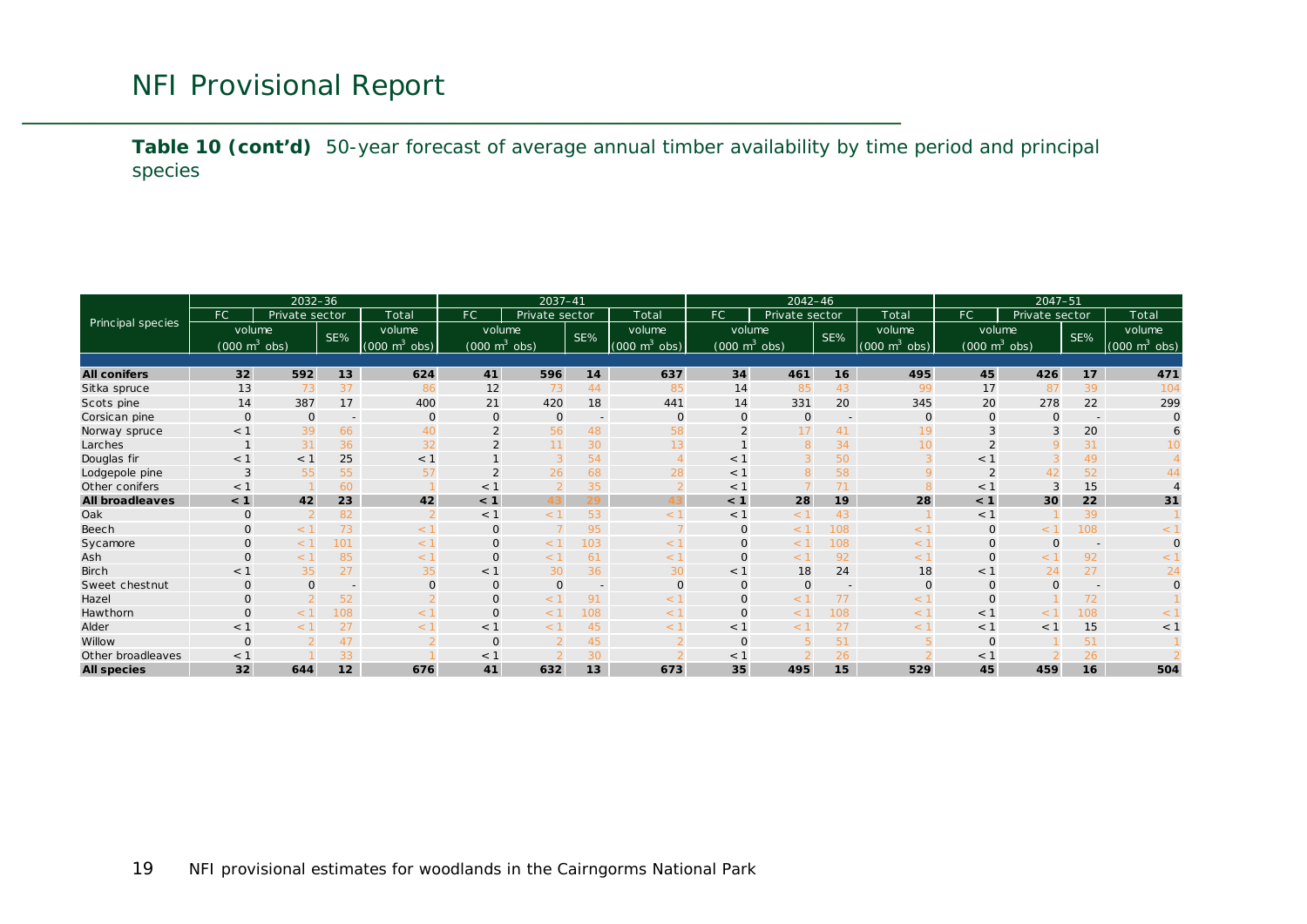**Table 10 (cont'd)** 50-year forecast of average annual timber availability by time period and principal species

<span id="page-19-0"></span>

|                        |                                     | 2052-56        |                          |                                 | $2057 - 61$    |                                     |                          |                                 |  |  |
|------------------------|-------------------------------------|----------------|--------------------------|---------------------------------|----------------|-------------------------------------|--------------------------|---------------------------------|--|--|
|                        | FC.                                 | Private sector |                          | Total                           | <b>FC</b>      |                                     | Private sector           |                                 |  |  |
| Principal species      | volume                              |                |                          | volume                          |                | volume                              |                          | volume                          |  |  |
|                        | $(000 \; \text{m}^3 \; \text{obs})$ |                | SE%                      | $(000 \text{ m}^3 \text{ obs})$ |                | $(000 \; \text{m}^3 \; \text{obs})$ | SE%                      | $(000 \text{ m}^3 \text{ obs})$ |  |  |
|                        |                                     |                |                          |                                 |                |                                     |                          |                                 |  |  |
| <b>All conifers</b>    | 71                                  | 374            | 8                        | 446                             | 46             | 368                                 | 11                       | 414                             |  |  |
| Sitka spruce           | 42                                  | 40             | 20                       | 82                              | 18             | 85                                  | 41                       | 104                             |  |  |
| Scots pine             | 18                                  | 300            | 10                       | 319                             | 21             | 256                                 | 10                       | 276                             |  |  |
| Corsican pine          | $\Omega$                            | $\Omega$       | $\overline{\phantom{a}}$ | $\Omega$                        | $\Omega$       | $\Omega$                            | $\overline{\phantom{a}}$ | $\Omega$                        |  |  |
| Norway spruce          | 3                                   | 3              | 20                       | 6                               | $\overline{2}$ | 5                                   | 30                       |                                 |  |  |
| Larches                | 3                                   | 21             | 45                       | 25                              | 3              | 12                                  | 28                       | 14                              |  |  |
| Douglas fir            | $<$ 1                               | 5              | 43                       | 5                               | < 1            | 5                                   | 35                       | 5                               |  |  |
| Lodgepole pine         | 3                                   | < 1            | 48                       | 3                               | < 1            | < 1                                 | 42                       | < 1                             |  |  |
| Other conifers         | 1                                   | 5              | 14                       | 6                               | 1              | 6                                   | 10                       | 8                               |  |  |
| <b>All broadleaves</b> | < 1                                 | 43             | 23                       | 44                              | $\mathbf{1}$   | 46                                  | 25                       | 48                              |  |  |
| Oak                    | $<$ 1                               | 8              | 81                       | 9                               | < 1            | $\overline{2}$                      | 34                       | $\overline{2}$                  |  |  |
| Beech                  | $\Omega$                            | < 1            | 108                      | < 1                             | $\Omega$       | < 1                                 | 108                      | < 1                             |  |  |
| Sycamore               | $\Omega$                            | $\Omega$       |                          | 0                               | $\Omega$       | $<$ 1                               | 104                      | < 1                             |  |  |
| Ash                    | $\Omega$                            | < 1            | 92                       | < 1                             | $\Omega$       | < 1                                 | 92                       | < 1                             |  |  |
| <b>Birch</b>           | $<$ 1                               | 25             | 22                       | 25                              | < 1            | 36                                  | 33                       | 37                              |  |  |
| Sweet chestnut         | $\Omega$                            | $\Omega$       |                          | $\Omega$                        | $\Omega$       | $\Omega$                            | $\overline{\phantom{a}}$ | $\Omega$                        |  |  |
| Hazel                  | $\Omega$                            | $\overline{4}$ | 103                      | $\overline{4}$                  | $\Omega$       | < 1                                 | 63                       | < 1                             |  |  |
| Hawthorn               | $\Omega$                            | < 1            | 108                      | < 1                             | $\Omega$       | < 1                                 | 108                      | < 1                             |  |  |
| Alder                  | $<$ 1                               | $\overline{2}$ | 33                       | $\overline{2}$                  | < 1            | 3                                   | 15                       | 3                               |  |  |
| Willow                 | $\Omega$                            | $\overline{2}$ | 47                       | $\overline{2}$                  | $\Omega$       | 3                                   | 34                       | 3                               |  |  |
| Other broadleaves      | $<$ 1                               | $\overline{2}$ | 28                       | $\overline{2}$                  | < 1            | $\overline{\mathcal{L}}$            | 27                       | $\overline{2}$                  |  |  |
| <b>All species</b>     | 72                                  | 424            | 8                        | 496                             | 47             | 420                                 | 10                       | 467                             |  |  |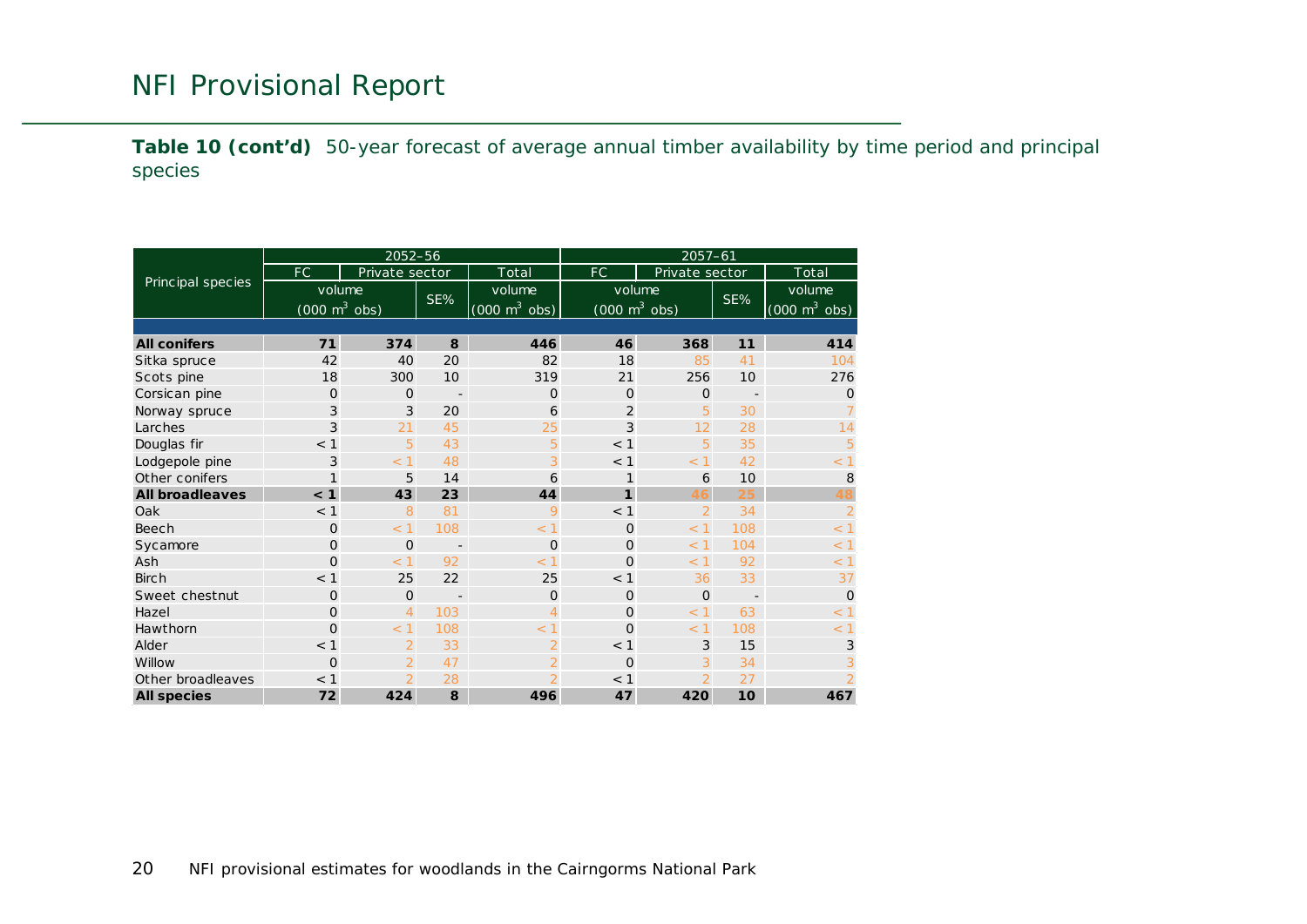<span id="page-20-0"></span>**Table 11** 50-year forecast of standing volume; average annual volumes within periods

|                    | FC                              | Private sector                  | Total          |                                 |  |
|--------------------|---------------------------------|---------------------------------|----------------|---------------------------------|--|
| Forecast period    | volume                          | volume                          |                | volume                          |  |
|                    | $(000 \text{ m}^3 \text{ obs})$ | $(000 \text{ m}^3 \text{ obs})$ | SE%            | $(000 \text{ m}^3 \text{ obs})$ |  |
| All conifers       |                                 |                                 |                |                                 |  |
| $2013 - 16$        | 1,897                           | 9,146                           | 6              | 11,043                          |  |
| $2017 - 21$        | 1,824                           | 9,390                           | 5              | 11,214                          |  |
| $2022 - 26$        | 1,768                           | 9,465                           | 5              | 11,232                          |  |
| $2027 - 31$        | 1,764                           | 9,521                           | 5              | 11,284                          |  |
| 2032-36            | 1,847                           | 8,782                           | 6              | 10,629                          |  |
| 2037-41            | 1,971                           | 7,744                           | $\overline{7}$ | 9,715                           |  |
| 2042-46            | 2,153                           | 6,906                           | $\overline{7}$ | 9,059                           |  |
| $2047 - 51$        | 2,361                           | 6,503                           | 6              | 8,863                           |  |
| 2052-56            | 2,461                           | 5,952                           | $\overline{7}$ | 8,413                           |  |
| $2057 - 61$        | 2,605                           | 6,258                           | 6              | 8,863                           |  |
| All broadleaves    |                                 |                                 |                |                                 |  |
| $2013 - 16$        | 28                              | 1,045                           | 12             | 1,072                           |  |
| $2017 - 21$        | 30                              | 990                             | 13             | 1,020                           |  |
| $2022 - 26$        | 34                              | 1,015                           | 12             | 1,048                           |  |
| $2027 - 31$        | 39                              | 1,003                           | 11             | 1,042                           |  |
| 2032-36            | 45                              | 975                             | 10             | 1,020                           |  |
| 2037-41            | 51                              | 980                             | 11             | 1,031                           |  |
| $2042 - 46$        | 57                              | 1,020                           | 11             | 1,076                           |  |
| $2047 - 51$        | 62                              | 1,071                           | 10             | 1,134                           |  |
| $2052 - 56$        | 65                              | 1,103                           | 10             | 1,169                           |  |
| $2057 - 61$        | 68                              | 1,116                           | 9              | 1,184                           |  |
| <b>All species</b> |                                 |                                 |                |                                 |  |
| $2013 - 16$        | 1,925                           | 10,204                          | 5              | 12,129                          |  |
| $2017 - 21$        | 1,853                           | 10,463                          | 5              | 12,316                          |  |
| $2022 - 26$        | 1,801                           | 10,561                          | 5              | 12,362                          |  |
| $2027 - 31$        | 1,802                           | 10,606                          | 5              | 12,409                          |  |
| $2032 - 36$        | 1,892                           | 9,808                           | 6              | 11,700                          |  |
| $2037 - 41$        | 2,022                           | 8,786                           | 6              | 10,808                          |  |
| 2042-46            | 2,210                           | 7,990                           | 6              | 10,200                          |  |
| $2047 - 51$        | 2,423                           | 7,633                           | 6              | 10,056                          |  |
| 2052-56            | 2,526                           | 7,077                           | 6              | 9,604                           |  |
| $2057 - 61$        | 2,673                           | 7,379                           | 6              | 10,052                          |  |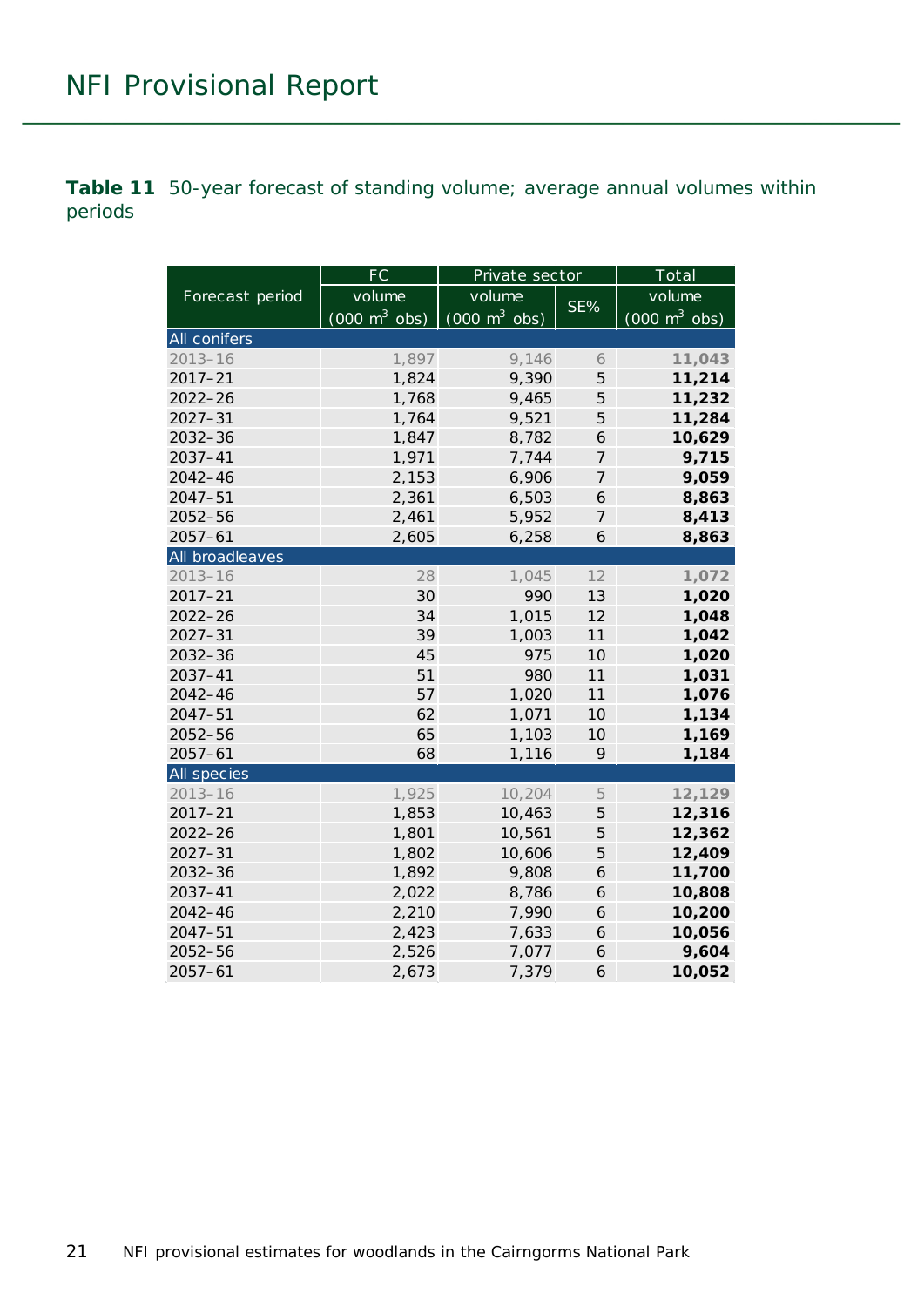<span id="page-21-0"></span>**Table 12** 50-year forecast of net increment; average annual volumes within periods

|                 | FC                              | Private sector                  | Total          |                                 |  |
|-----------------|---------------------------------|---------------------------------|----------------|---------------------------------|--|
| Forecast period | volume                          | volume                          |                | volume                          |  |
|                 | $(000 \text{ m}^3 \text{ obs})$ | $(000 \text{ m}^3 \text{ obs})$ | SE%            | $(000 \text{ m}^3 \text{ obs})$ |  |
| All conifers    |                                 |                                 |                |                                 |  |
| $2013 - 16$     | 63                              | 355                             | 5              | 418                             |  |
| $2017 - 21$     | 55                              | 384                             | 5              | 439                             |  |
| $2022 - 26$     | 50                              | 383                             | 5              | 433                             |  |
| $2027 - 31$     | 54                              | 397                             | 5              | 451                             |  |
| 2032-36         | 59                              | 381                             | 5              | 440                             |  |
| $2037 - 41$     | 68                              | 364                             | 6              | 432                             |  |
| $2042 - 46$     | 76                              | 348                             | 6              | 424                             |  |
| $2047 - 51$     | 83                              | 353                             | 6              | 435                             |  |
| 2052-56         | 84                              | 357                             | 6              | 441                             |  |
| $2057 - 61$     | 83                              | 378                             | 5              | 461                             |  |
| All broadleaves |                                 |                                 |                |                                 |  |
| $2013 - 16$     | < 1                             | 37                              | 12             | 38                              |  |
| $2017 - 21$     | < 1                             | 38                              | 11             | 38                              |  |
| $2022 - 26$     | $<$ 1                           | 39                              | 12             | 40                              |  |
| $2027 - 31$     | 1                               | 40                              | 12             | 41                              |  |
| 2032-36         | $\mathbf{1}$                    | 39                              | 12             | 41                              |  |
| $2037 - 41$     | $\overline{2}$                  | 40                              | 12             | 41                              |  |
| $2042 - 46$     | $\overline{2}$                  | 42                              | 12             | 43                              |  |
| $2047 - 51$     | $\overline{2}$                  | 44                              | 10             | 46                              |  |
| $2052 - 56$     | $\overline{2}$                  | 46                              | 9              | 47                              |  |
| $2057 - 61$     | $\mathbf{1}$                    | 50                              | 10             | 52                              |  |
| All species     |                                 |                                 |                |                                 |  |
| $2013 - 16$     | 63                              | 395                             | 5              | 459                             |  |
| $2017 - 21$     | 55                              | 427                             | $\overline{4}$ | 482                             |  |
| $2022 - 26$     | 50                              | 427                             | $\overline{4}$ | 477                             |  |
| $2027 - 31$     | 55                              | 441                             | $\overline{4}$ | 496                             |  |
| 2032-36         | 61                              | 423                             | 5              | 484                             |  |
| $2037 - 41$     | 69                              | 406                             | 5              | 475                             |  |
| 2042-46         | 78                              | 391                             | 5              | 469                             |  |
| $2047 - 51$     | 84                              | 398                             | 5              | 482                             |  |
| 2052-56         | 85                              | 403                             | 5              | 488                             |  |
| $2057 - 61$     | 84                              | 429                             | 5              | 513                             |  |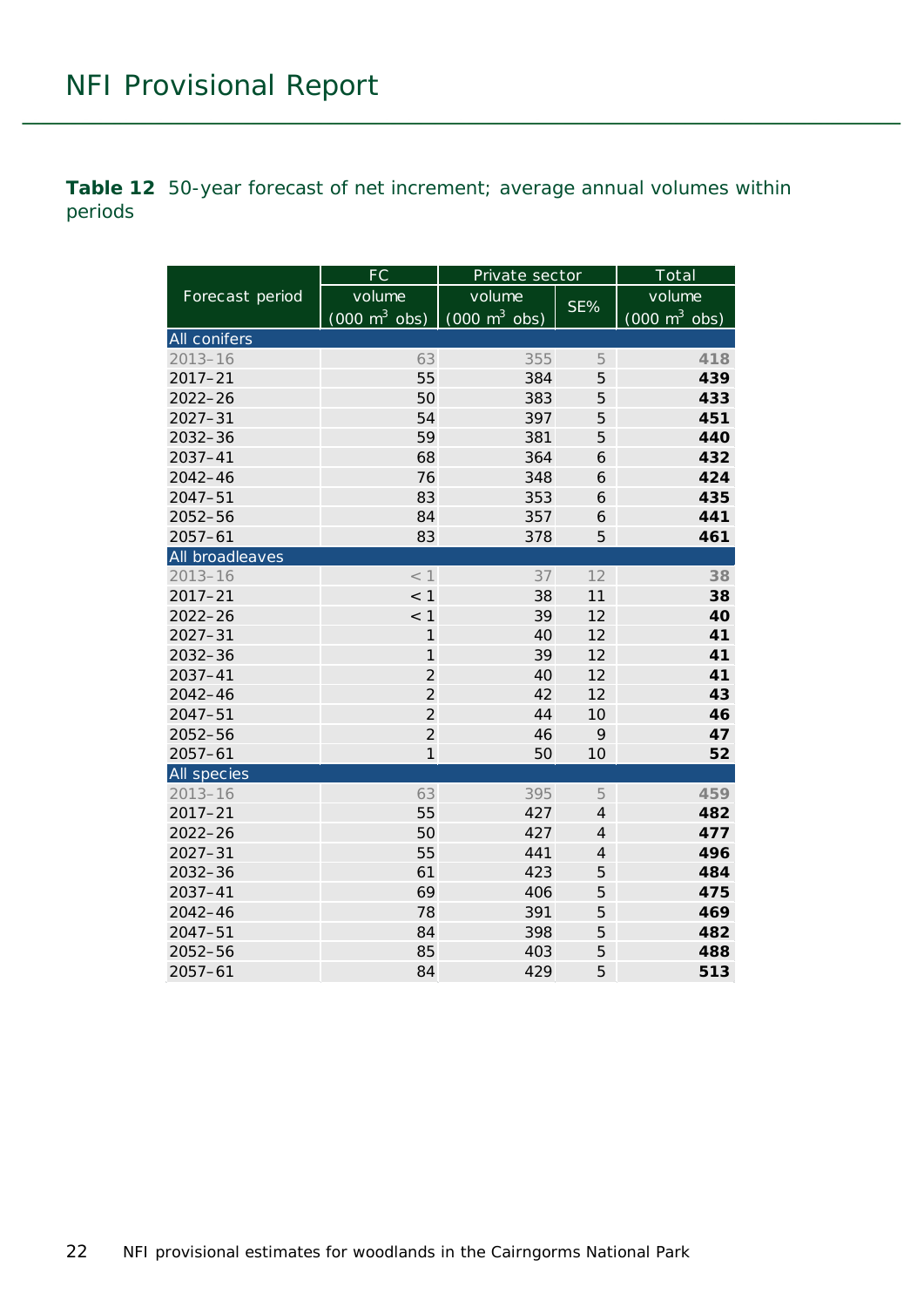<span id="page-22-0"></span>

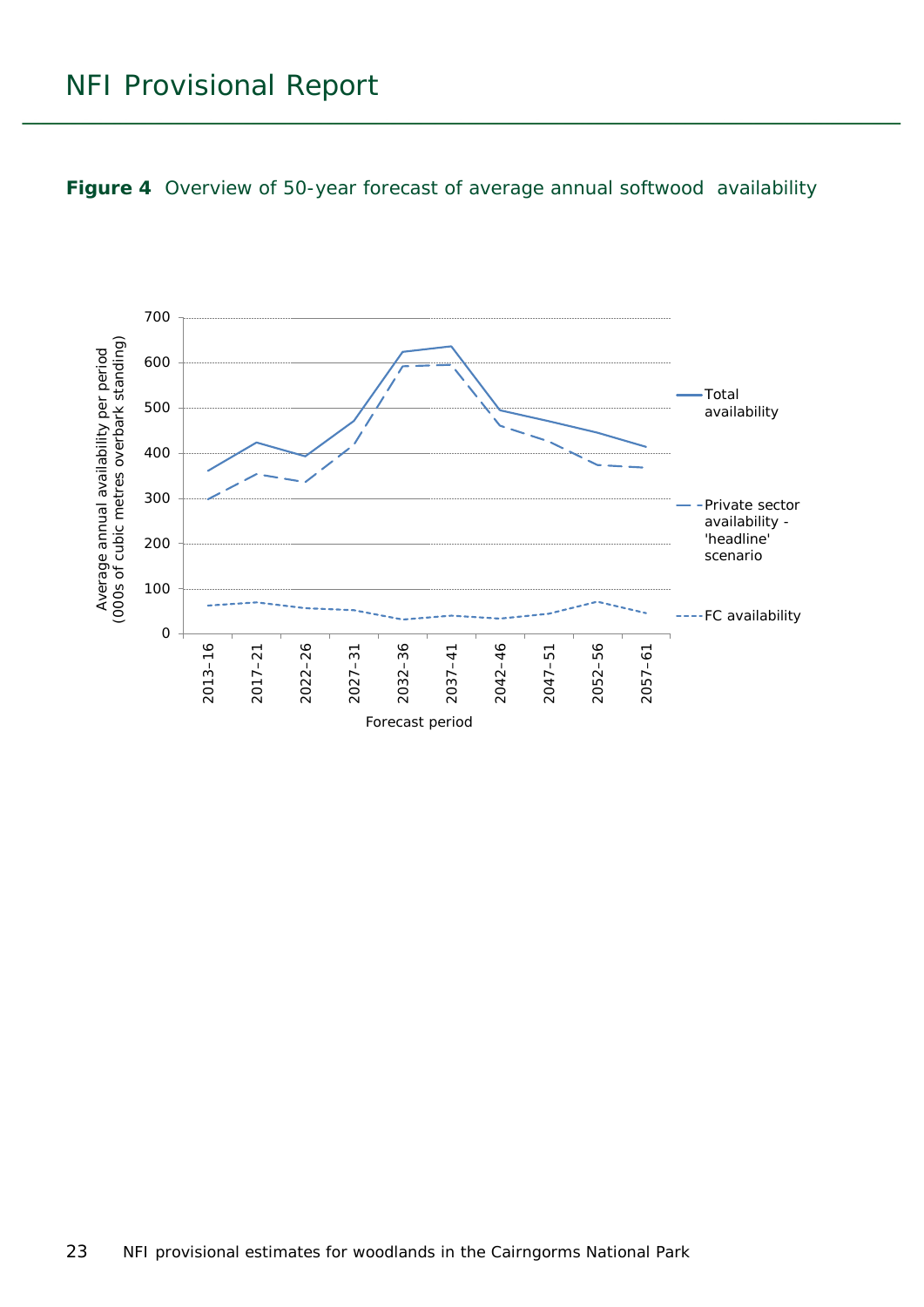

<span id="page-23-0"></span>

<span id="page-23-1"></span>**Figure 6** 50-year forecast of average annual hardwood availability

<span id="page-23-2"></span>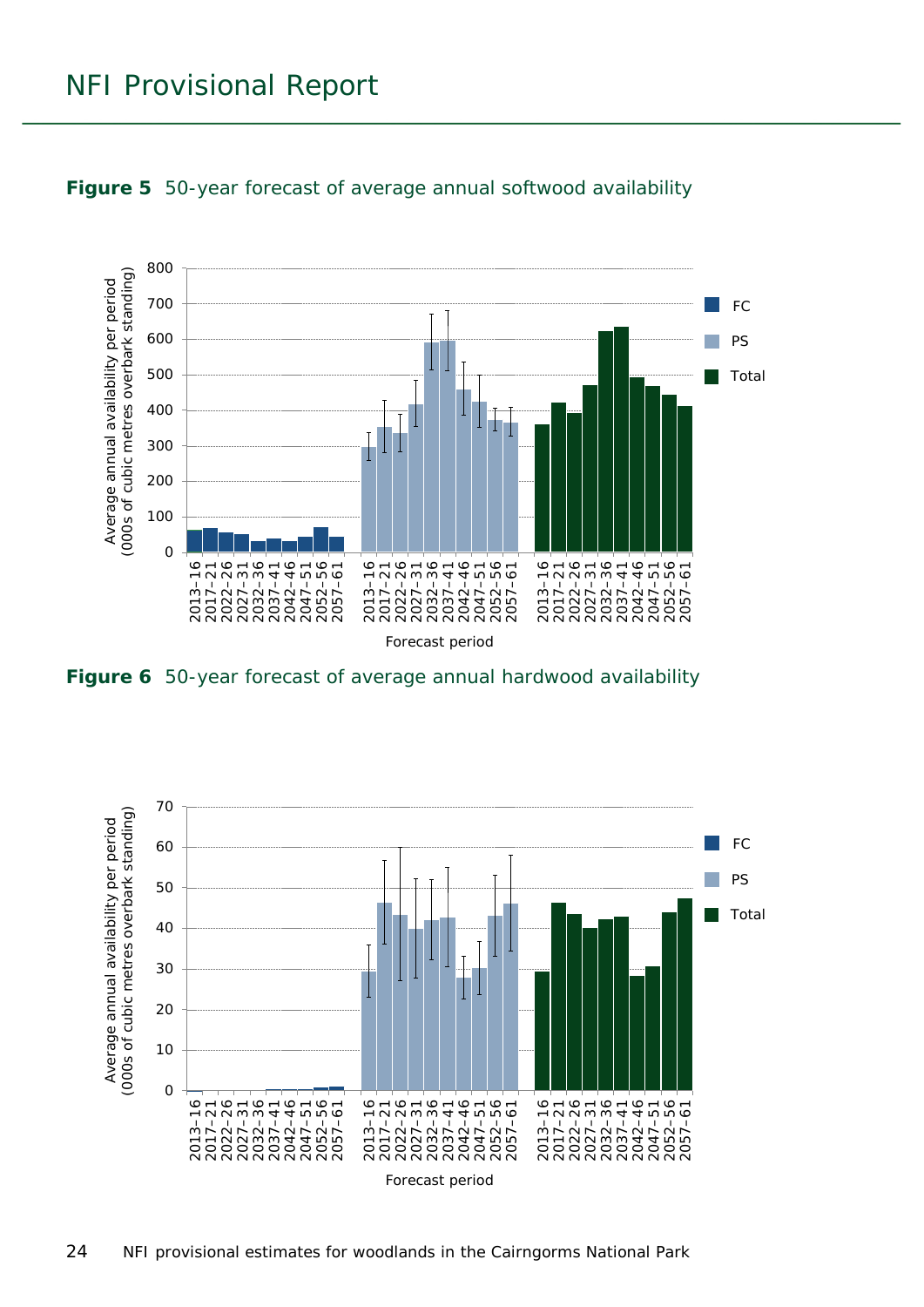



<span id="page-24-0"></span>**Figure 8** 50-year forecast of hardwood standing volume, increment and availability